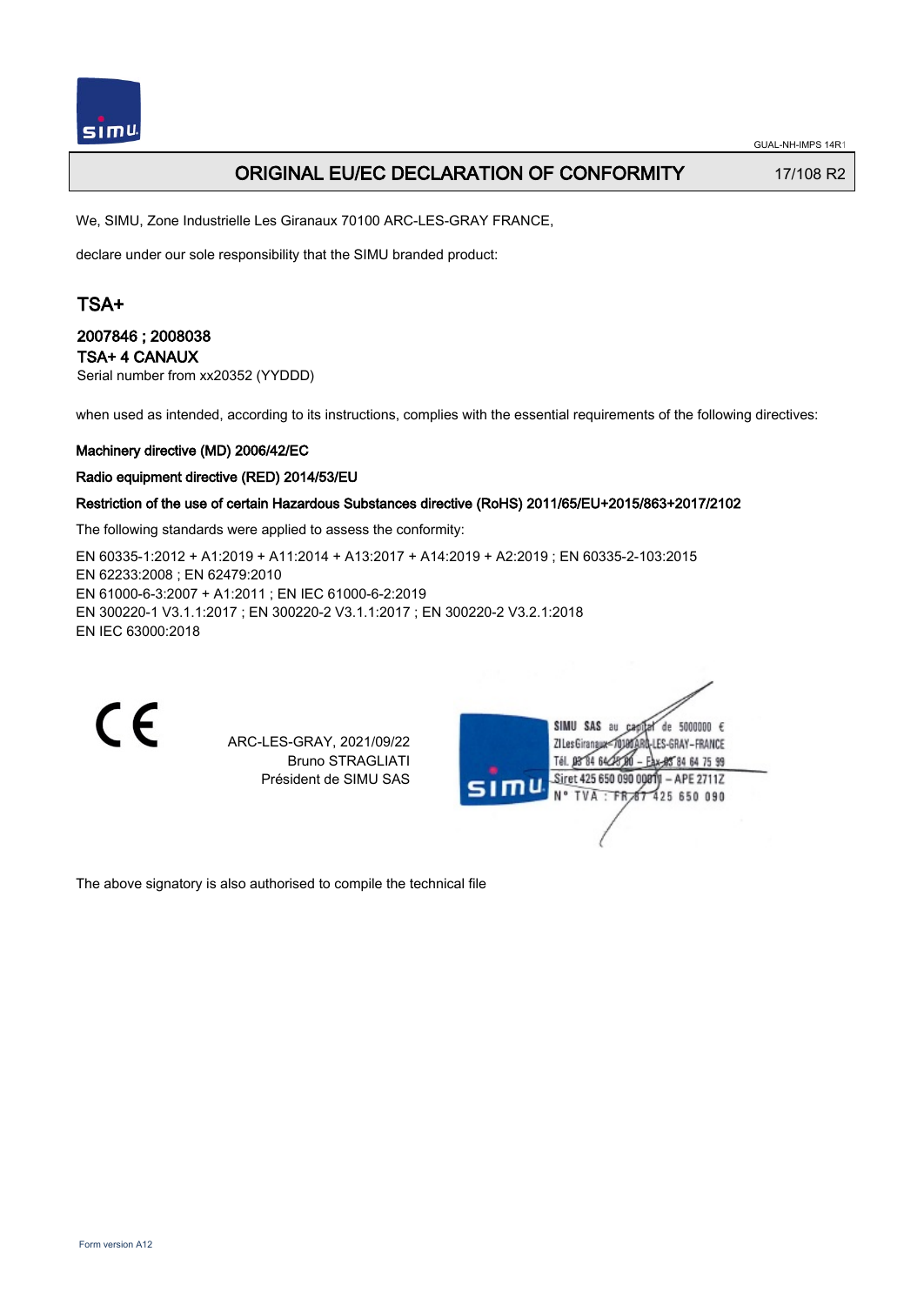

## ORIGINAL EU/EC DECLARATION OF CONFORMITY DECLARATION EU/CE DE CONFORMITE ORIGINALE

17/108 R2

We, SIMU, Zone Industrielle Les Giranaux 70100 ARC-LES-GRAY FRANCE, Nous,

declare under our sole responsibility that the SIMU branded product: declarons sous notre seule responsabilité que le produit de marque SIMU

# TSA+

### 2007846 ; 2008038 TSA+ 4 CANAUX

Serial number from xx20352 (YYDDD) Numéro de série à partir de

when used as intended, according to its instructions, complies with the essential requirements of the following directives: utilisé, selon l'usage prévu, comme décrit dans son manuel d'utilisation, est conforme aux exigences essentielles des directives suivantes

#### Machinery directive (MD) 2006/42/EC

Directive Machine 2006/42/EC

## Radio equipment directive (RED) 2014/53/EU

Directive sur les équipements radio 2014/53/EU

Restriction of the use of certain Hazardous Substances directive (RoHS) 2011/65/EU+2015/863+2017/2102 Directive RoHS 2011/65/EU+2015/863+2017/2102

The following standards were applied to assess the conformity: Les normes de référence suivantes ont été appliquées pour évaluer la conformité

EN 60335‑1:2012 + A1:2019 + A11:2014 + A13:2017 + A14:2019 + A2:2019 ; EN 60335‑2‑103:2015 EN 62233:2008 ; EN 62479:2010 EN 61000‑6‑3:2007 + A1:2011 ; EN IEC 61000‑6‑2:2019 EN 300220‑1 V3.1.1:2017 ; EN 300220‑2 V3.1.1:2017 ; EN 300220‑2 V3.2.1:2018 EN IEC 63000:2018

> ARC-LES-GRAY, 2021/09/22 Bruno STRAGLIATI Président de SIMU SAS



The above signatory is also authorised to compile the technical file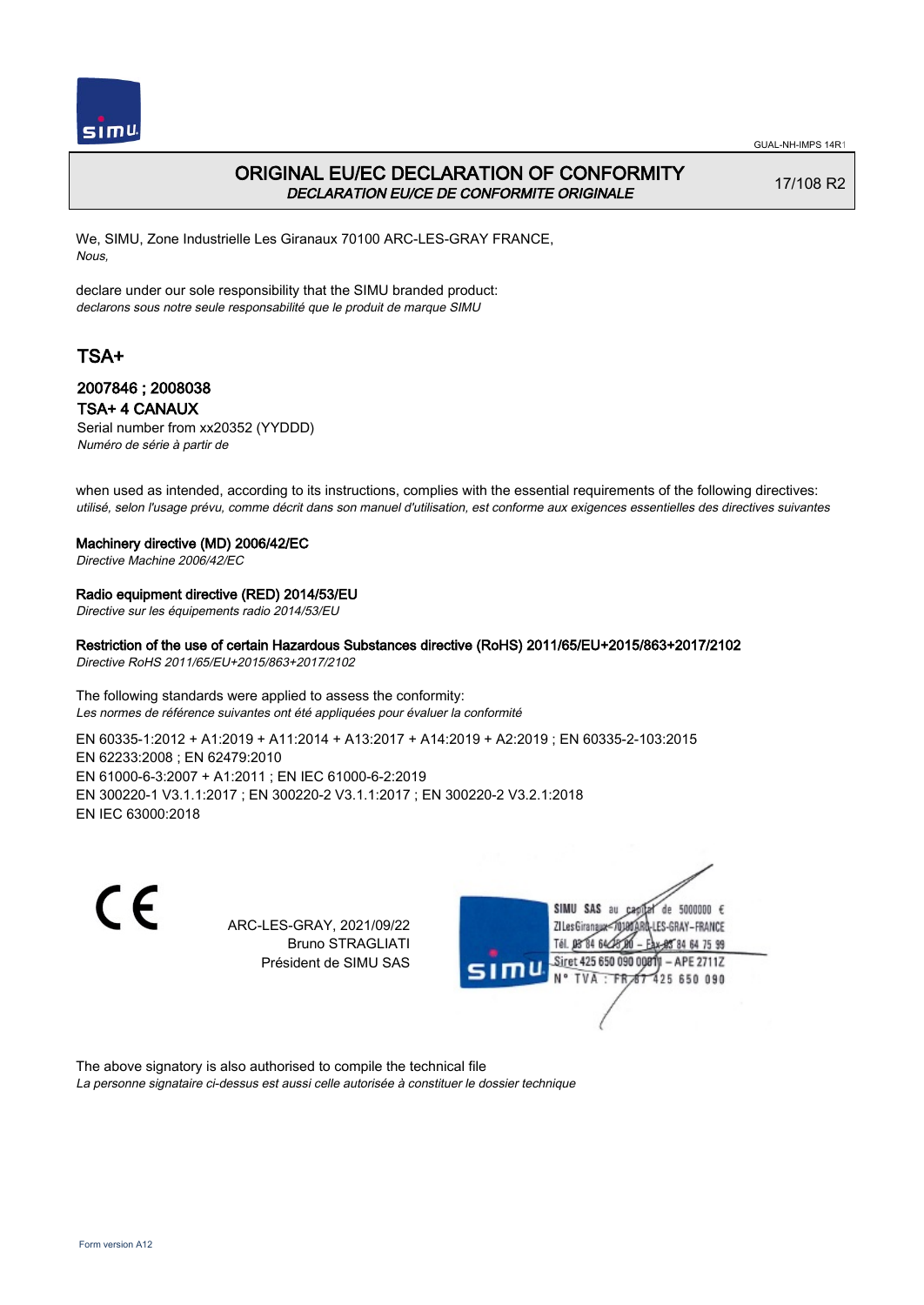

## ORIGINAL EU/EC DECLARATION OF CONFORMITY ORIGINAL EU/EG-KONFORMITÄTSERKLÄRUNG

17/108 R2

We, SIMU, Zone Industrielle Les Giranaux 70100 ARC-LES-GRAY FRANCE, Wir,

declare under our sole responsibility that the SIMU branded product: erklären unter unserer alleinigen Verantwortung, dass das mit der Marke SIMU versehene Produkt

# TSA+

## 2007846 ; 2008038 TSA+ 4 CANAUX

Serial number from xx20352 (YYDDD) Seriennummer ab

when used as intended, according to its instructions, complies with the essential requirements of the following directives: den einschlägigen Bestimmungen der folgenden Richtlinien entspricht, wenn es nach den Anweisungen des Herstellers bestimmungsgemäß verwendet wird

### Machinery directive (MD) 2006/42/EC

Maschinenrichtlinie 2006/42/EC

#### Radio equipment directive (RED) 2014/53/EU

Funkanlagen-Richtlinie 2014/53/EU

## Restriction of the use of certain Hazardous Substances directive (RoHS) 2011/65/EU+2015/863+2017/2102

RoHS-Richtlinie 2011/65/EU+2015/863+2017/2102

The following standards were applied to assess the conformity: Die Konformität wird durch die Einhaltung folgender Normen nachgewiesen

EN 60335‑1:2012 + A1:2019 + A11:2014 + A13:2017 + A14:2019 + A2:2019 ; EN 60335‑2‑103:2015 EN 62233:2008 ; EN 62479:2010 EN 61000‑6‑3:2007 + A1:2011 ; EN IEC 61000‑6‑2:2019 EN 300220‑1 V3.1.1:2017 ; EN 300220‑2 V3.1.1:2017 ; EN 300220‑2 V3.2.1:2018 EN IEC 63000:2018

 $\epsilon$ 

ARC-LES-GRAY, 2021/09/22 Bruno STRAGLIATI Président de SIMU SAS



The above signatory is also authorised to compile the technical file

Die oben genannte Person ist auch bevollmächtigt, die relevanten technischen Unterlagen zusammenzustellen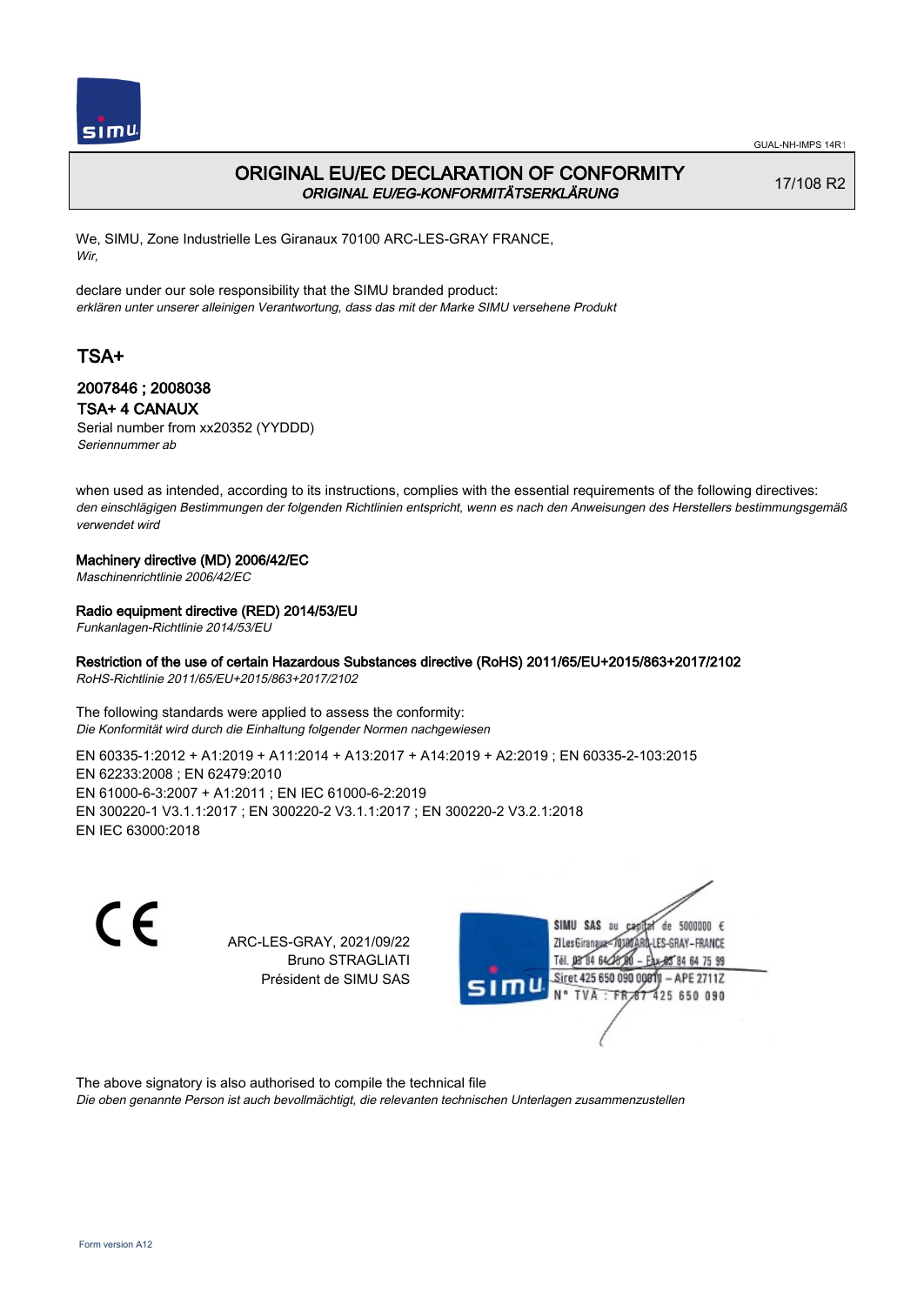

## ORIGINAL EU/EC DECLARATION OF CONFORMITY DECLARACIÓN UE/CE DE CONFORMIDAD ORIGINAL

17/108 R2

We, SIMU, Zone Industrielle Les Giranaux 70100 ARC-LES-GRAY FRANCE, Nosotros,

declare under our sole responsibility that the SIMU branded product: declaramos bajo nuestra única responsabilidad, que los productos de la marca SIMU

# TSA+

## 2007846 ; 2008038 TSA+ 4 CANAUX

Serial number from xx20352 (YYDDD) número de serie a partir de

when used as intended, according to its instructions, complies with the essential requirements of the following directives: cuando se utilizan según el uso previsto, de conformidad con sus instrucciones, cumplen con los requisitos esenciales de las siguientes directivas

#### Machinery directive (MD) 2006/42/EC

Directiva "Máquinas" 2006/42/EC

#### Radio equipment directive (RED) 2014/53/EU

Directiva equipos radioeléctricos 2014/53/EU

## Restriction of the use of certain Hazardous Substances directive (RoHS) 2011/65/EU+2015/863+2017/2102

Directiva RoHS 2011/65/EU+2015/863+2017/2102

The following standards were applied to assess the conformity: Las siguientes normas de referencia han sido aplicadas para evaluar la conformidad

EN 60335‑1:2012 + A1:2019 + A11:2014 + A13:2017 + A14:2019 + A2:2019 ; EN 60335‑2‑103:2015 EN 62233:2008 ; EN 62479:2010 EN 61000‑6‑3:2007 + A1:2011 ; EN IEC 61000‑6‑2:2019 EN 300220‑1 V3.1.1:2017 ; EN 300220‑2 V3.1.1:2017 ; EN 300220‑2 V3.2.1:2018 EN IEC 63000:2018

 $\epsilon$ 

ARC-LES-GRAY, 2021/09/22 Bruno STRAGLIATI Président de SIMU SAS



The above signatory is also authorised to compile the technical file

el firmante, anteriormente mencionado tambien esta facultado para elaborar el expediente tecnico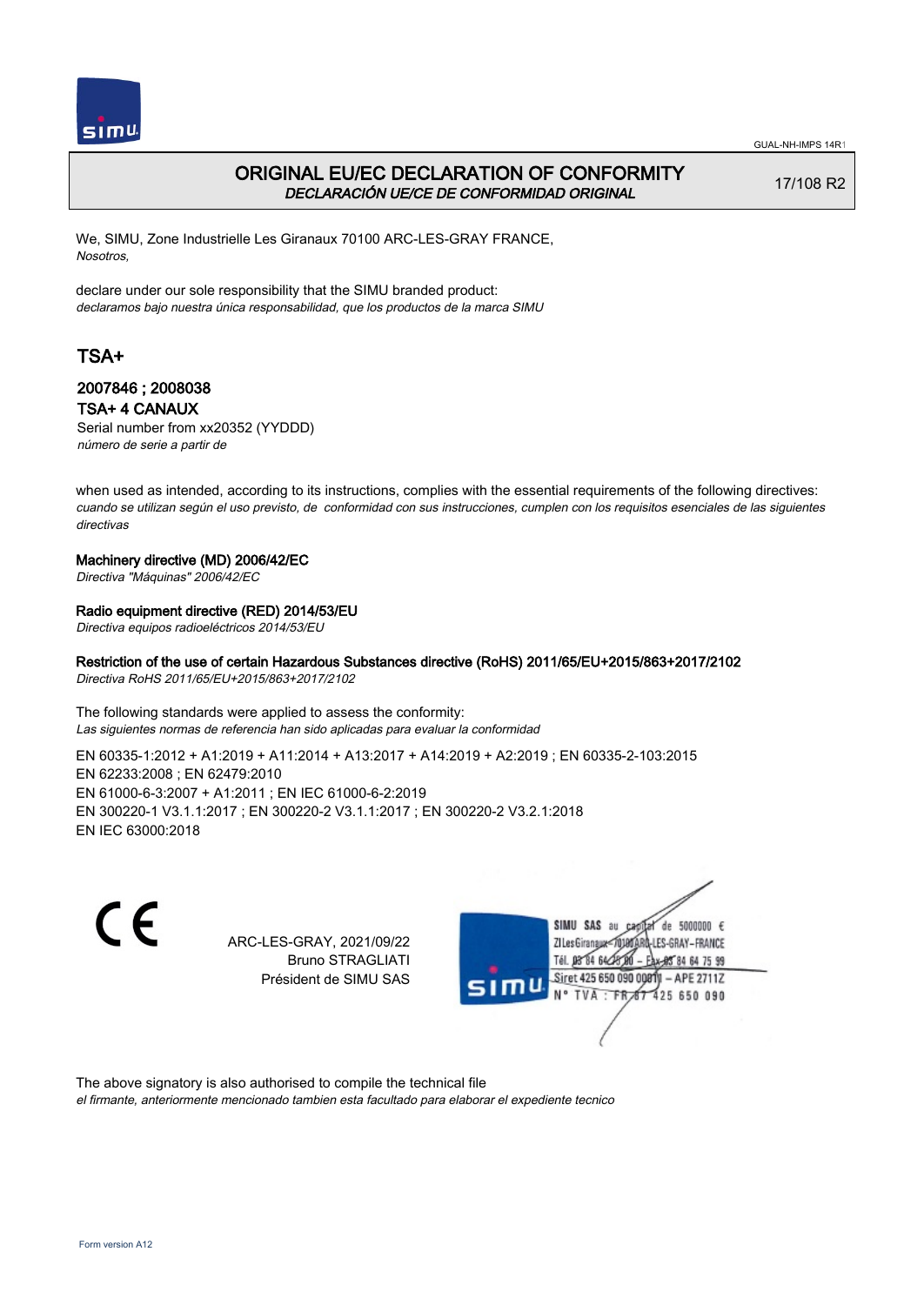

## ORIGINAL EU/EC DECLARATION OF CONFORMITY DICHIARAZIONE DI CONFORMITÀ UE/CE ORIGINALE

17/108 R2

We, SIMU, Zone Industrielle Les Giranaux 70100 ARC-LES-GRAY FRANCE, Noi,

declare under our sole responsibility that the SIMU branded product: dichiariamo sotto la nostra esclusiva responsabilità che l'appareccho di marca SIMU

# TSA+

### 2007846 ; 2008038 TSA+ 4 CANAUX

Serial number from xx20352 (YYDDD) Numero di serie a partire da

when used as intended, according to its instructions, complies with the essential requirements of the following directives: se utilizzato secondo l'uso previsto, come descritto nel suo manuale d'istruzioni, è conforme ai requisiti essenziali delle seguenti Direttive

#### Machinery directive (MD) 2006/42/EC

Direttiva Macchine 2006/42/EC

## Radio equipment directive (RED) 2014/53/EU

Direttiva apparecchiature radio 2014/53/EU

Restriction of the use of certain Hazardous Substances directive (RoHS) 2011/65/EU+2015/863+2017/2102 Direttiva RoHS 2011/65/EU+2015/863+2017/2102

The following standards were applied to assess the conformity: I seguenti standard di riferimento sono stati applicati per ottenere la conformità

EN 60335‑1:2012 + A1:2019 + A11:2014 + A13:2017 + A14:2019 + A2:2019 ; EN 60335‑2‑103:2015 EN 62233:2008 ; EN 62479:2010 EN 61000‑6‑3:2007 + A1:2011 ; EN IEC 61000‑6‑2:2019 EN 300220‑1 V3.1.1:2017 ; EN 300220‑2 V3.1.1:2017 ; EN 300220‑2 V3.2.1:2018 EN IEC 63000:2018

CE

ARC-LES-GRAY, 2021/09/22 Bruno STRAGLIATI Président de SIMU SAS



The above signatory is also authorised to compile the technical file Il firmatario è inoltre autorizzato a costituire il fascicolo tecnico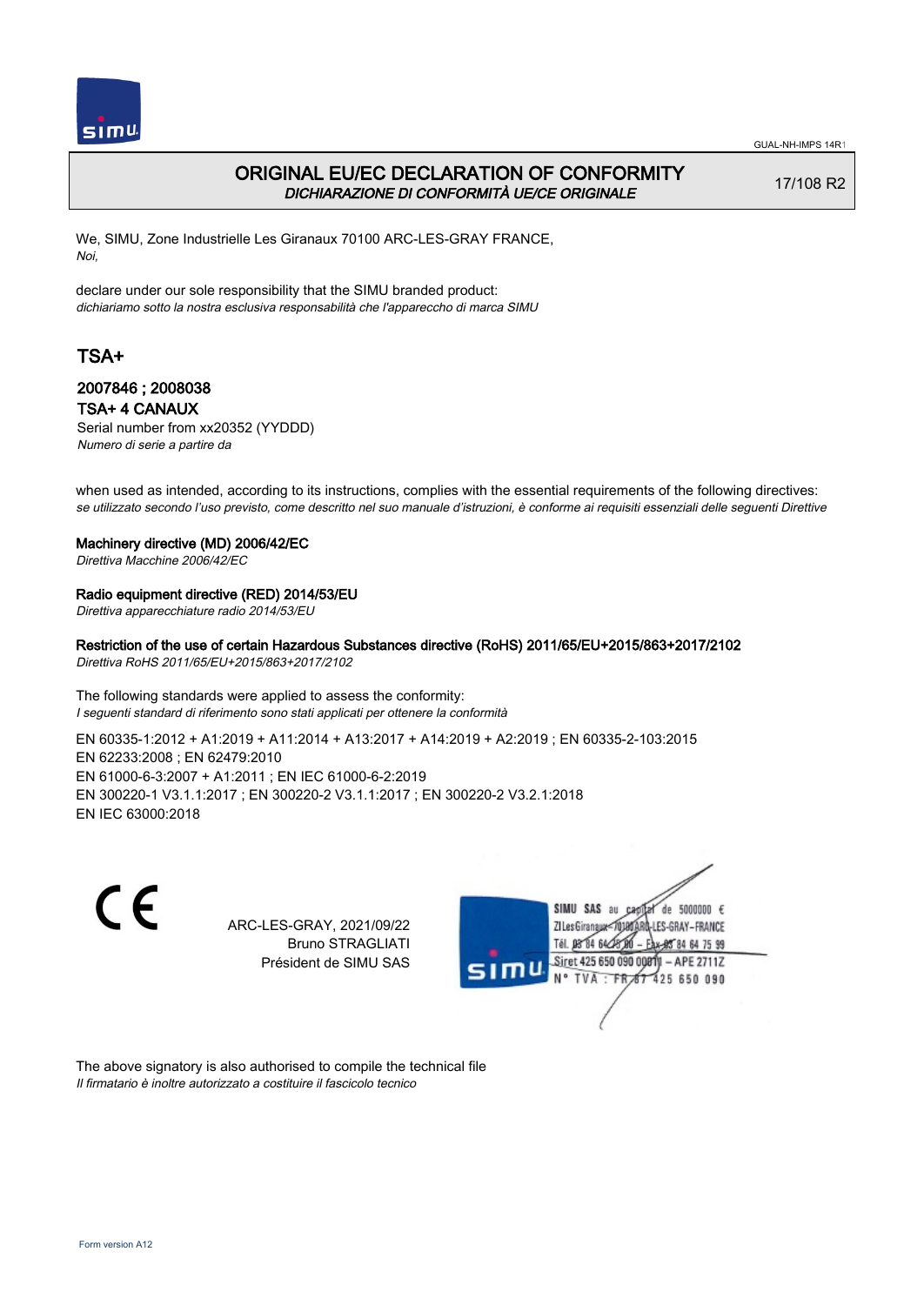

## ORIGINAL EU/EC DECLARATION OF CONFORMITY ОРИГИНАЛНА EU/EC ДЕКЛАРАЦИЯ ЗА СЪОТВЕТСТВИЕ

17/108 R2

We, SIMU, Zone Industrielle Les Giranaux 70100 ARC-LES-GRAY FRANCE, Ние,

declare under our sole responsibility that the SIMU branded product: декларираме на своя лична отговорност, че продукт с търговска марка SIMU

# TSA+

### 2007846 ; 2008038 TSA+ 4 CANAUX

Serial number from xx20352 (YYDDD) сериен номер от

when used as intended, according to its instructions, complies with the essential requirements of the following directives: когато се използва съобразно предназначението си и в съответствие с инструкциите е в съответствие с основните изисквания на следните директиви

#### Machinery directive (MD) 2006/42/EC

Машинна директива 2006/42/EC

#### Radio equipment directive (RED) 2014/53/EU

Директива за радио оборудване 2014/53/EU

#### Restriction of the use of certain Hazardous Substances directive (RoHS) 2011/65/EU+2015/863+2017/2102

RoHS Директива относно ограничението на употребата на определени опасни вещества в електрическото и електронното оборудване 2011/65/EU+2015/863+2017/2102

The following standards were applied to assess the conformity: Следните референтни стандарти са приложени за оценяване на съответствието

EN 60335‑1:2012 + A1:2019 + A11:2014 + A13:2017 + A14:2019 + A2:2019 ; EN 60335‑2‑103:2015 EN 62233:2008 ; EN 62479:2010 EN 61000‑6‑3:2007 + A1:2011 ; EN IEC 61000‑6‑2:2019 EN 300220‑1 V3.1.1:2017 ; EN 300220‑2 V3.1.1:2017 ; EN 300220‑2 V3.2.1:2018 EN IEC 63000:2018

C E

ARC-LES-GRAY, 2021/09/22 Bruno STRAGLIATI Président de SIMU SAS



The above signatory is also authorised to compile the technical file Гоеподписващия също е упълномощен да съставя техническо досие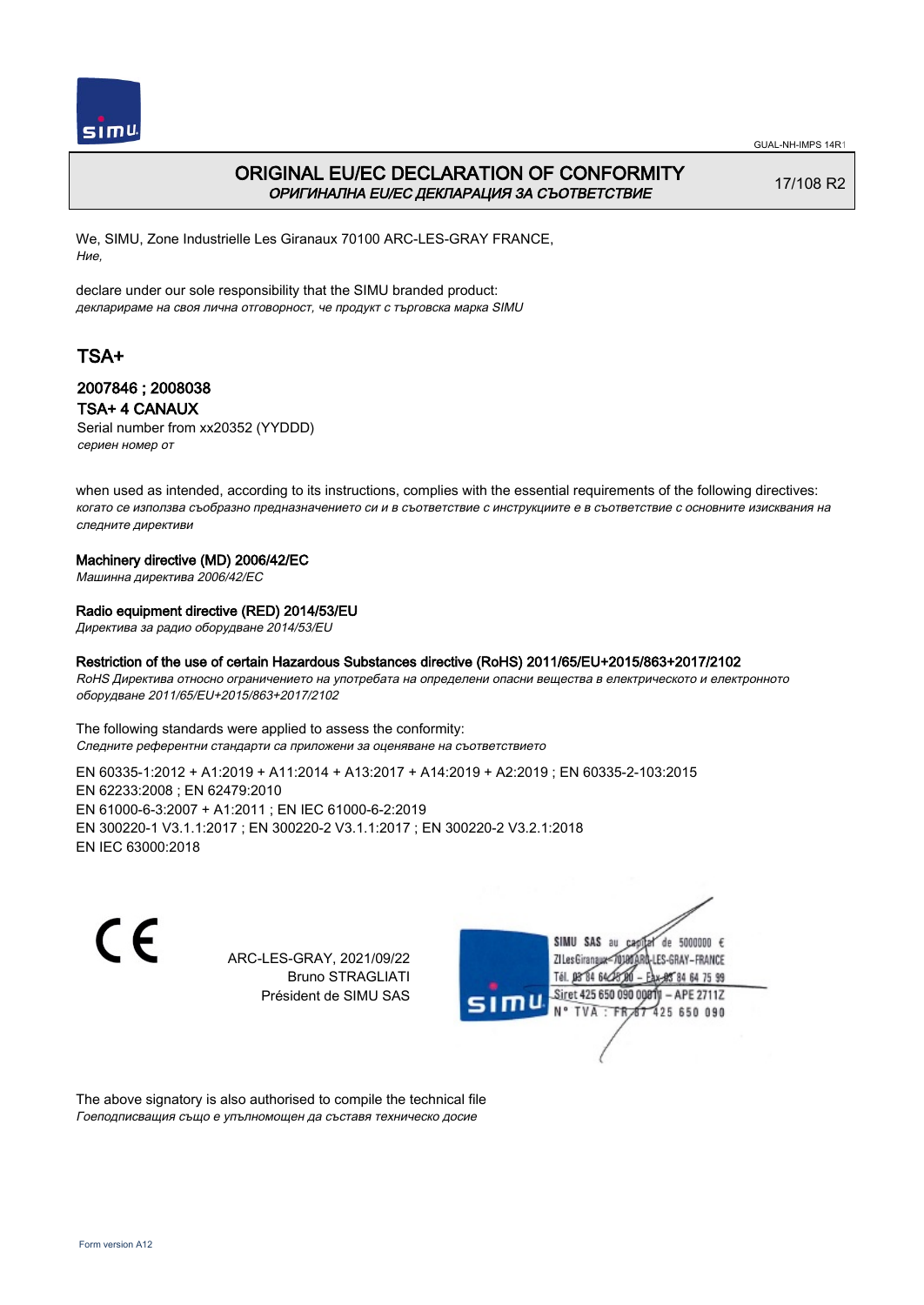

## ORIGINAL EU/EC DECLARATION OF CONFORMITY ORIGINÁLNÍ EU/ES PROHLÁŠENÍ O SHODĚ

17/108 R2

We, SIMU, Zone Industrielle Les Giranaux 70100 ARC-LES-GRAY FRANCE, My,

declare under our sole responsibility that the SIMU branded product: prohlašujeme na svou výlučnou odpovědnost, že výrobek značky SIMU

# TSA+

### 2007846 ; 2008038 TSA+ 4 CANAUX

Serial number from xx20352 (YYDDD) Sériové číslo od

when used as intended, according to its instructions, complies with the essential requirements of the following directives: pokud je používán v souladu s účelem použití a s návodem, splňuje základní požadavky těchto směrnic

#### Machinery directive (MD) 2006/42/EC

Směrnice o strojních zařízeních 2006/42/EC

#### Radio equipment directive (RED) 2014/53/EU

Směrnice o dodávání rádiových zařízení na trh 2014/53/EU

#### Restriction of the use of certain Hazardous Substances directive (RoHS) 2011/65/EU+2015/863+2017/2102

Směrnice o omezení používání některých nebezpečných látek v elektrických a elektronických zařízeních 2011/65/EU+2015/863+2017/2102

The following standards were applied to assess the conformity: Pro posouzení shody byly použity následující normy

EN 60335‑1:2012 + A1:2019 + A11:2014 + A13:2017 + A14:2019 + A2:2019 ; EN 60335‑2‑103:2015 EN 62233:2008 ; EN 62479:2010 EN 61000‑6‑3:2007 + A1:2011 ; EN IEC 61000‑6‑2:2019 EN 300220‑1 V3.1.1:2017 ; EN 300220‑2 V3.1.1:2017 ; EN 300220‑2 V3.2.1:2018 EN IEC 63000:2018

C E SIMU SAS au de 5000000  $\epsilon$ ARC-LES-GRAY, 2021/09/22 **ZILes Giranaux** S-GRAY-FRANCE Bruno STRAGLIATI 64 75 99 Président de SIMU SAS Siret 425 650 090 008TV  $-$  APE 2711Z **TVA** 425 650 090

The above signatory is also authorised to compile the technical file Výše uvedená osoba je také osoba pověřená sestavením technické dokumentace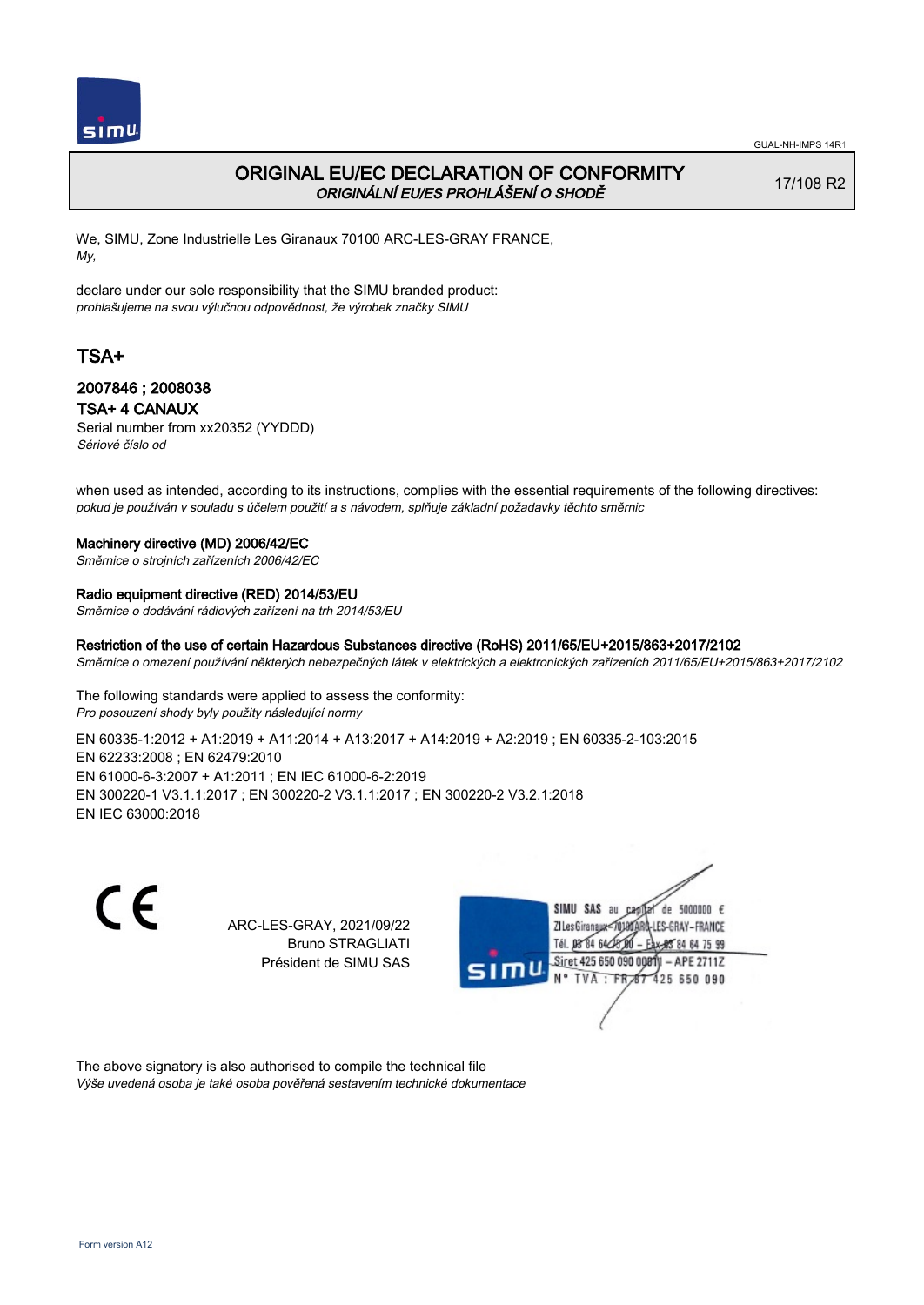

## ORIGINAL EU/EC DECLARATION OF CONFORMITY ORIGINAL EU/EF-OVERENSSTEMMELSESERKLÆRING

17/108 R2

We, SIMU, Zone Industrielle Les Giranaux 70100 ARC-LES-GRAY FRANCE, Vi,

declare under our sole responsibility that the SIMU branded product: erklærer som eneansvarlige, at SIMU mærkede produkter

# TSA+

### 2007846 ; 2008038 TSA+ 4 CANAUX

Serial number from xx20352 (YYDDD) serienummer fra

when used as intended, according to its instructions, complies with the essential requirements of the following directives: når det anvendes efter hensigten, efter dennes instrukser, overholder kravene i følgende direktiver

#### Machinery directive (MD) 2006/42/EC

Maskindirektivet 2006/42/EC

### Radio equipment directive (RED) 2014/53/EU

Radioudstyrsdirektivet 2014/53/EU

Restriction of the use of certain Hazardous Substances directive (RoHS) 2011/65/EU+2015/863+2017/2102 RoHS direktiv 2011/65/EU+2015/863+2017/2102

The following standards were applied to assess the conformity: Referencestandarderne der følger blev anvendt til at vurdere overholdelsen

EN 60335‑1:2012 + A1:2019 + A11:2014 + A13:2017 + A14:2019 + A2:2019 ; EN 60335‑2‑103:2015 EN 62233:2008 ; EN 62479:2010 EN 61000‑6‑3:2007 + A1:2011 ; EN IEC 61000‑6‑2:2019 EN 300220‑1 V3.1.1:2017 ; EN 300220‑2 V3.1.1:2017 ; EN 300220‑2 V3.2.1:2018 EN IEC 63000:2018

> ARC-LES-GRAY, 2021/09/22 Bruno STRAGLIATI Président de SIMU SAS



The above signatory is also authorised to compile the technical file Personen nævnt ovenfor er også godkendt til at udarbejde det tekniske dossier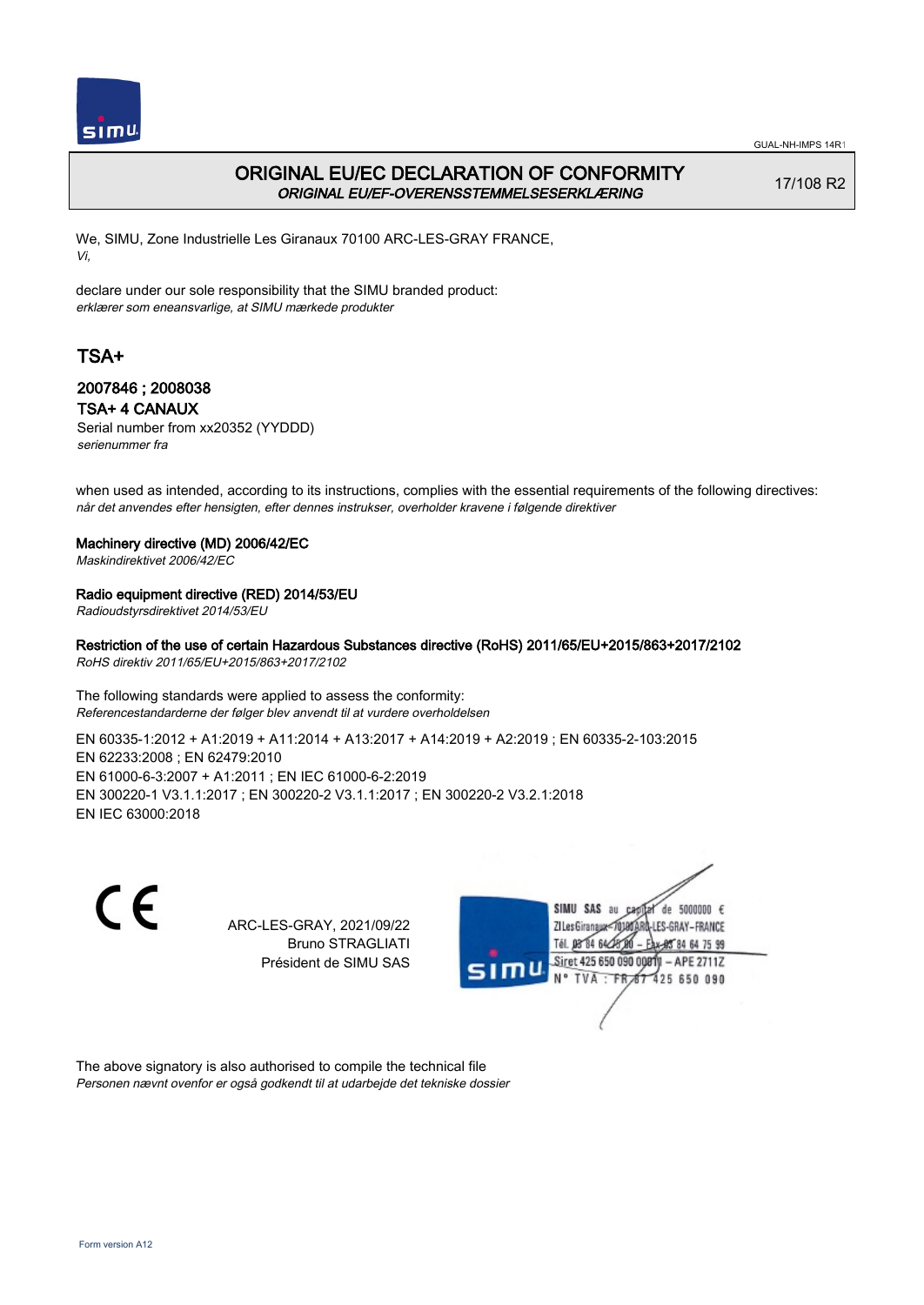

## ORIGINAL EU/EC DECLARATION OF CONFORMITY EL/EK VASTAVUSDEKLARATSIOON

17/108 R2

We, SIMU, Zone Industrielle Les Giranaux 70100 ARC-LES-GRAY FRANCE, Meie,

declare under our sole responsibility that the SIMU branded product: kinnitame kogu vastutusega, et SIMU kaubamärgiga tooted

# TSA+

### 2007846 ; 2008038 TSA+ 4 CANAUX

Serial number from xx20352 (YYDDD) Seerianumber alates

when used as intended, according to its instructions, complies with the essential requirements of the following directives: kui kasutatakse eesmärgipäraselt ja juhiste kohaselt, vastavad käesoleva direktiivi põhinõuetele

#### Machinery directive (MD) 2006/42/EC

Masinate direktiiv 2006/42/EC

### Radio equipment directive (RED) 2014/53/EU

Direktiiv raadioseadmete turul kättesaadavuse kohta 2014/53/EU

## Restriction of the use of certain Hazardous Substances directive (RoHS) 2011/65/EU+2015/863+2017/2102

RoHs direktiiv ohtlike ainete kasutamise piirangute kohta elektri- ja elektroonikaseadmetes 2011/65/EU+2015/863+2017/2102

The following standards were applied to assess the conformity: Vastavusdeklaratsiooni hindamiseks kasutatakse järgmisi standardeid

EN 60335‑1:2012 + A1:2019 + A11:2014 + A13:2017 + A14:2019 + A2:2019 ; EN 60335‑2‑103:2015 EN 62233:2008 ; EN 62479:2010 EN 61000‑6‑3:2007 + A1:2011 ; EN IEC 61000‑6‑2:2019 EN 300220‑1 V3.1.1:2017 ; EN 300220‑2 V3.1.1:2017 ; EN 300220‑2 V3.2.1:2018 EN IEC 63000:2018

> ARC-LES-GRAY, 2021/09/22 Bruno STRAGLIATI Président de SIMU SAS



The above signatory is also authorised to compile the technical file Eelpool nimetatud isik on volitatud koostama tehnilist dokumentatsiooni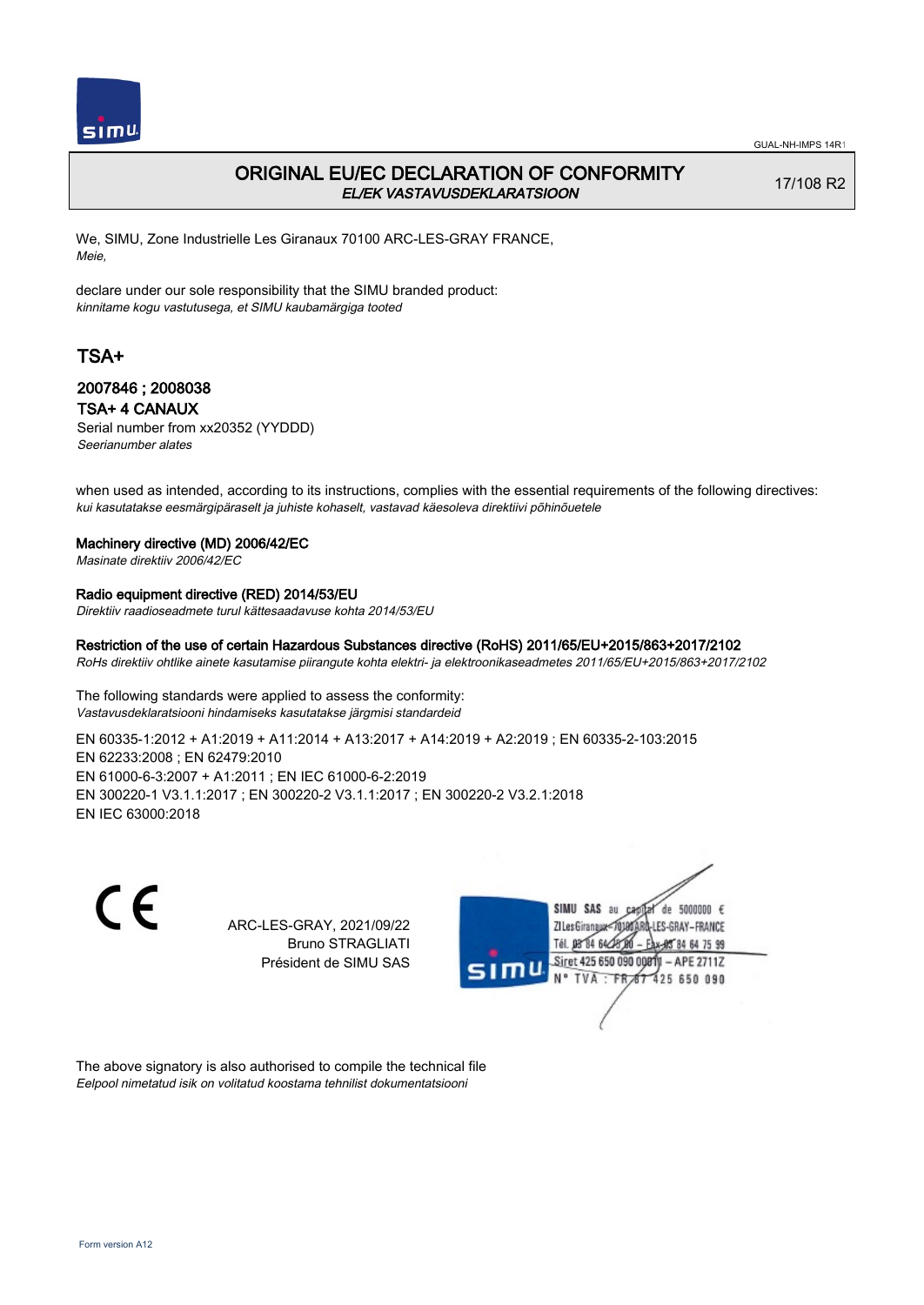

GUAL-NH-IMPS 14R1

# ORIGINAL EU/EC DECLARATION OF CONFORMITY ALKUPERÄISET EU/EY-VAATIMUSTENMUKAISUUSVAKUUTUS

17/108 R2

We, SIMU, Zone Industrielle Les Giranaux 70100 ARC-LES-GRAY FRANCE, Me,

declare under our sole responsibility that the SIMU branded product: vakuutamme omalla vastuullamme, että SIMU merkkituote

# TSA+

## 2007846 ; 2008038 TSA+ 4 CANAUX

Serial number from xx20352 (YYDDD) sarjanumerot

when used as intended, according to its instructions, complies with the essential requirements of the following directives: kun käytettynä oikein ja sen ohjeiden mukaan, noudattaa seuraavien direktiivien olennaisia vaatimuksia

#### Machinery directive (MD) 2006/42/EC

Konedirektiivin 2006/42/EC

#### Radio equipment directive (RED) 2014/53/EU

Radiolaitteiden direktiivin 2014/53/EU

Restriction of the use of certain Hazardous Substances directive (RoHS) 2011/65/EU+2015/863+2017/2102 RoHS direktiivin 2011/65/EU+2015/863+2017/2102

The following standards were applied to assess the conformity: Seuraavia viitestandardeja sovellettiin vaatimustenmukaisuusvakuutusta arvioitaessa

EN 60335‑1:2012 + A1:2019 + A11:2014 + A13:2017 + A14:2019 + A2:2019 ; EN 60335‑2‑103:2015 EN 62233:2008 ; EN 62479:2010 EN 61000‑6‑3:2007 + A1:2011 ; EN IEC 61000‑6‑2:2019 EN 300220‑1 V3.1.1:2017 ; EN 300220‑2 V3.1.1:2017 ; EN 300220‑2 V3.2.1:2018 EN IEC 63000:2018

CE

ARC-LES-GRAY, 2021/09/22 Bruno STRAGLIATI Président de SIMU SAS



The above signatory is also authorised to compile the technical file Yllä allekirjoittaja on myös valtuutettu kokoamaan teknisten tiedostojen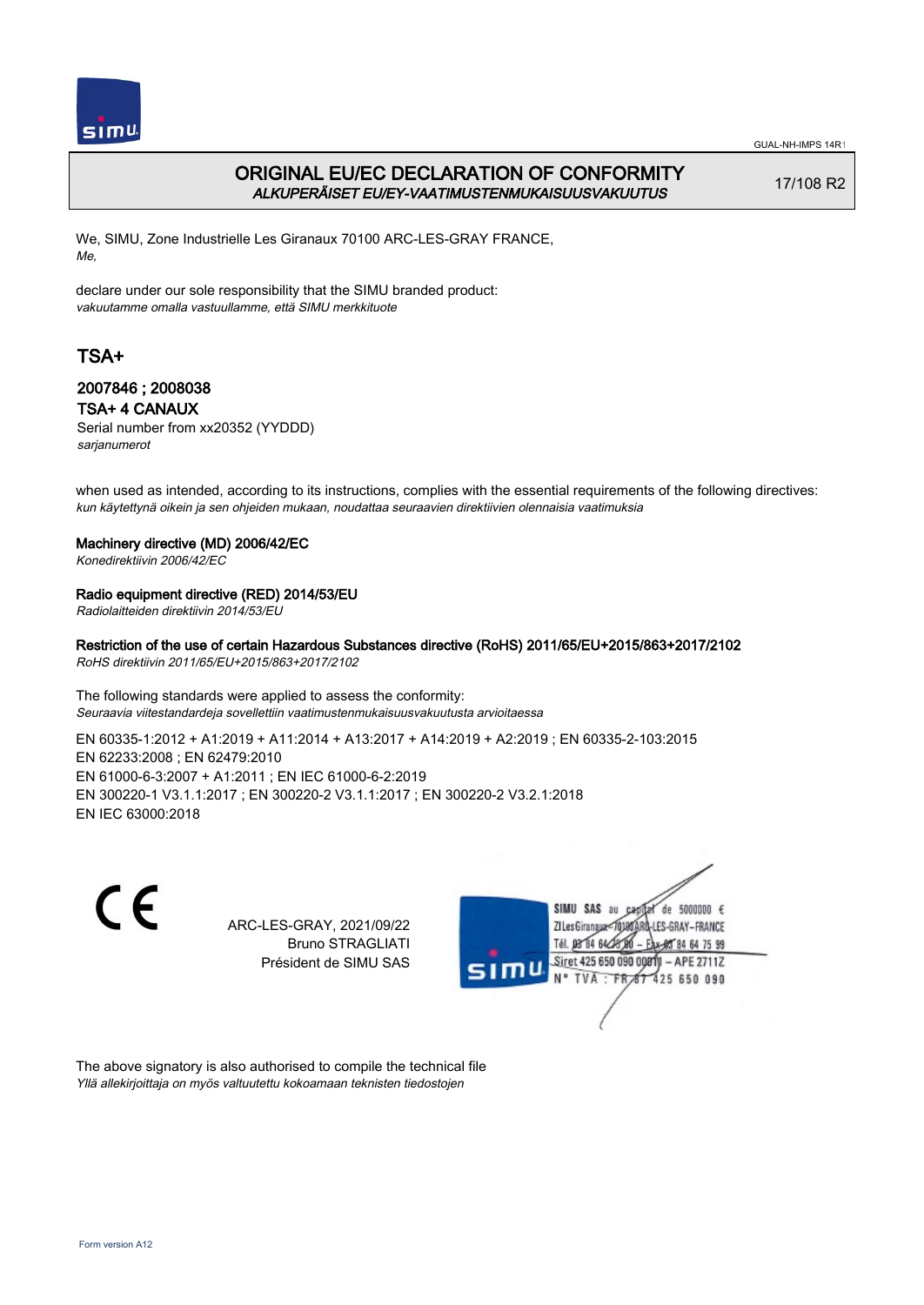

## ORIGINAL EU/EC DECLARATION OF CONFORMITY ΠΡΩΤΟΤΥΠΟ ΔΗΛΩΣΗ ΣΥΜΜΟΡΦΩΣΗΣ ΕΕ/EK

17/108 R2

We, SIMU, Zone Industrielle Les Giranaux 70100 ARC-LES-GRAY FRANCE, εμείς,

declare under our sole responsibility that the SIMU branded product: Δηλώνουμε αναλαμβάνοντας την αποκλειστική ευθύνη ότι το επώνυμο προϊόν SIMU

# TSA+

### 2007846 ; 2008038 TSA+ 4 CANAUX

Serial number from xx20352 (YYDDD) σειριακό αριθμό από

when used as intended, according to its instructions, complies with the essential requirements of the following directives: όταν χρησιμοποιείται όπως έχει προβλεφθεί, σύμφωνα με τις οδηγίες του, συμφωνεί με τις βασικές απαιτήσεις των ακόλουθων οδηγιών

#### Machinery directive (MD) 2006/42/EC

Οδηγία περι μηχανικού εξοπλισμού 2006/42/EC

# Radio equipment directive (RED) 2014/53/EU

Οδηγία ραδιοεξοπλισμού 2014/53/EU

## Restriction of the use of certain Hazardous Substances directive (RoHS) 2011/65/EU+2015/863+2017/2102

Οδηγίας RoHS 2011/65/EU+2015/863+2017/2102

The following standards were applied to assess the conformity: Τα πρότυπα αναφοράς που ακολουθούν εφαρμόστηκαν με σκοπό την αξιολόγηση της συμμόρφωσης

EN 60335‑1:2012 + A1:2019 + A11:2014 + A13:2017 + A14:2019 + A2:2019 ; EN 60335‑2‑103:2015 EN 62233:2008 ; EN 62479:2010 EN 61000‑6‑3:2007 + A1:2011 ; EN IEC 61000‑6‑2:2019 EN 300220‑1 V3.1.1:2017 ; EN 300220‑2 V3.1.1:2017 ; EN 300220‑2 V3.2.1:2018 EN IEC 63000:2018

> ARC-LES-GRAY, 2021/09/22 Bruno STRAGLIATI Président de SIMU SAS



The above signatory is also authorised to compile the technical file

Το πρόσωπο που αναφέρεται παραπάνω είναι επίσης εξουσιοδοτημένο να καταρτίσει τον τεχνικό φάκελο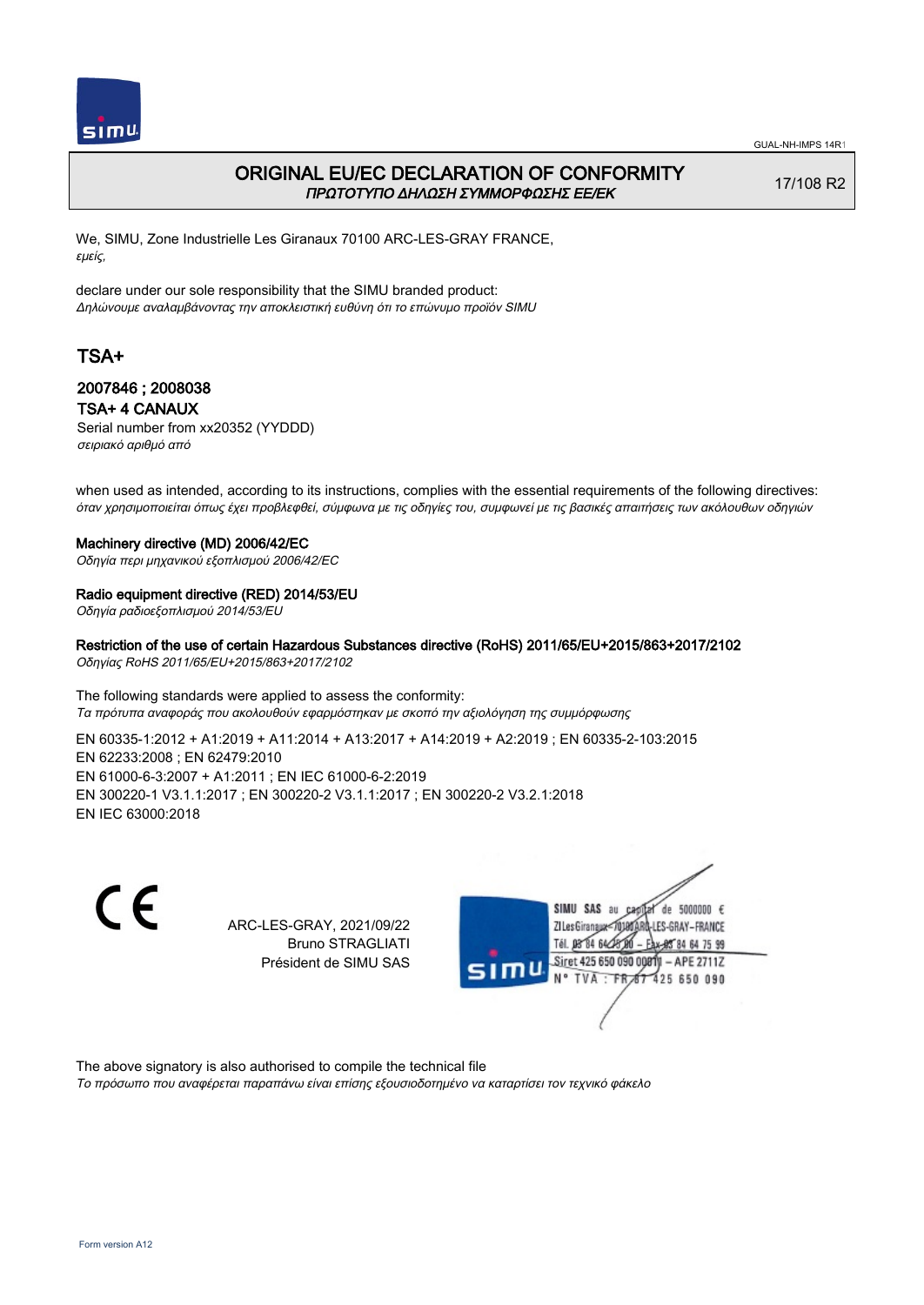

## ORIGINAL EU/EC DECLARATION OF CONFORMITY ORGINALNA EU/EC DEKLARACIJA O USKLAĐENOSTI

17/108 R2

We, SIMU, Zone Industrielle Les Giranaux 70100 ARC-LES-GRAY FRANCE, Mi,

declare under our sole responsibility that the SIMU branded product: izjavljujemo pod punom odgovornošču da je proizvod marke SIMU

# TSA+

### 2007846 ; 2008038 TSA+ 4 CANAUX

Serial number from xx20352 (YYDDD) Serijski broj iz

when used as intended, according to its instructions, complies with the essential requirements of the following directives: ako se upotrebljava prema namjeni, prema važećim uputama, usklađen sa prijeko potrebnim zahtijevima slijedećih direktiva

#### Machinery directive (MD) 2006/42/EC

Direktiva o strojevima 2006/42/EC

### Radio equipment directive (RED) 2014/53/EU

Direktiva za radijsku opremu 2014/53/EU

#### Restriction of the use of certain Hazardous Substances directive (RoHS) 2011/65/EU+2015/863+2017/2102 Direktiva RoHS 2011/65/EU+2015/863+2017/2102

The following standards were applied to assess the conformity: Slijedeće reference standarda se primjenjuju da se odredi usklađenost

EN 60335‑1:2012 + A1:2019 + A11:2014 + A13:2017 + A14:2019 + A2:2019 ; EN 60335‑2‑103:2015 EN 62233:2008 ; EN 62479:2010 EN 61000‑6‑3:2007 + A1:2011 ; EN IEC 61000‑6‑2:2019 EN 300220‑1 V3.1.1:2017 ; EN 300220‑2 V3.1.1:2017 ; EN 300220‑2 V3.2.1:2018 EN IEC 63000:2018

> ARC-LES-GRAY, 2021/09/22 Bruno STRAGLIATI Président de SIMU SAS



The above signatory is also authorised to compile the technical file Gore navedeni potpisnik također je ovlašten za sastavljanje tehničkog dokumenta

CE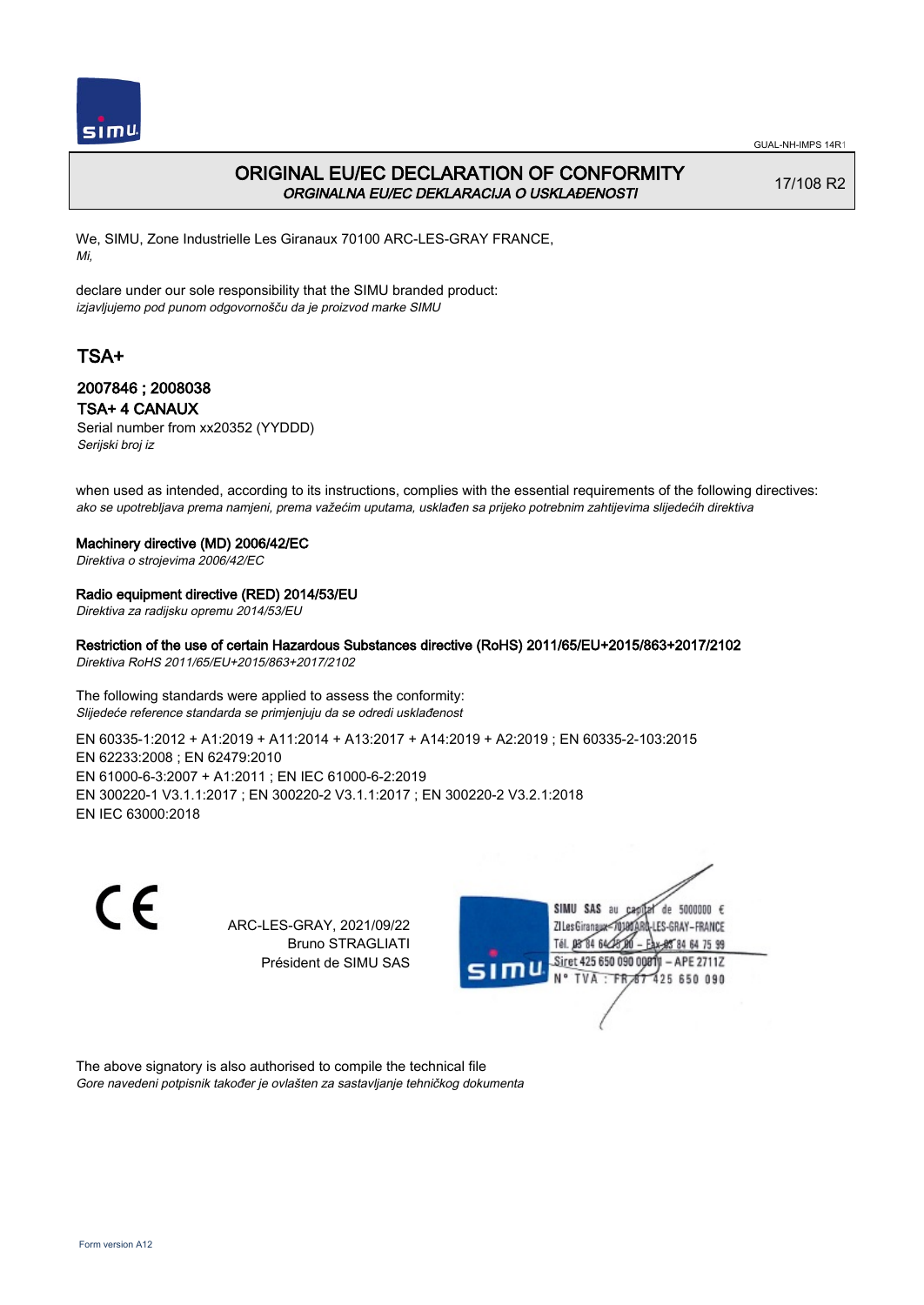

## ORIGINAL EU/EC DECLARATION OF CONFORMITY Eredeti EU/CE Megfelelőségi Nyilatkozat

17/108 R2

We, SIMU, Zone Industrielle Les Giranaux 70100 ARC-LES-GRAY FRANCE, Alulírott,

declare under our sole responsibility that the SIMU branded product: felelősségünk teljes tudatában kijelentjük, hogy a szóban forgó SIMU termék

# TSA+

### 2007846 ; 2008038 TSA+ 4 CANAUX

Serial number from xx20352 (YYDDD) Sorozatszámtól

when used as intended, according to its instructions, complies with the essential requirements of the following directives: megfelel, az alábbi irányelvekben megfogalmazott alapvető követelményeknek

#### Machinery directive (MD) 2006/42/EC

Gépekre vonatkozó irányelv 2006/42/EC

#### Radio equipment directive (RED) 2014/53/EU

A rádióberendezésekről szóló irányelv 2014/53/EU

Restriction of the use of certain Hazardous Substances directive (RoHS) 2011/65/EU+2015/863+2017/2102 RoHS irányelv 2011/65/EU+2015/863+2017/2102

The following standards were applied to assess the conformity: A megfelelőség biztosításának érdekében az alábbi szabványok kerültek alkalmazásra

EN 60335‑1:2012 + A1:2019 + A11:2014 + A13:2017 + A14:2019 + A2:2019 ; EN 60335‑2‑103:2015 EN 62233:2008 ; EN 62479:2010 EN 61000‑6‑3:2007 + A1:2011 ; EN IEC 61000‑6‑2:2019 EN 300220‑1 V3.1.1:2017 ; EN 300220‑2 V3.1.1:2017 ; EN 300220‑2 V3.2.1:2018 EN IEC 63000:2018

C E

ARC-LES-GRAY, 2021/09/22 Bruno STRAGLIATI Président de SIMU SAS



The above signatory is also authorised to compile the technical file A fent említett aláíró is jogosult a műszaki dokumentáció összeállítására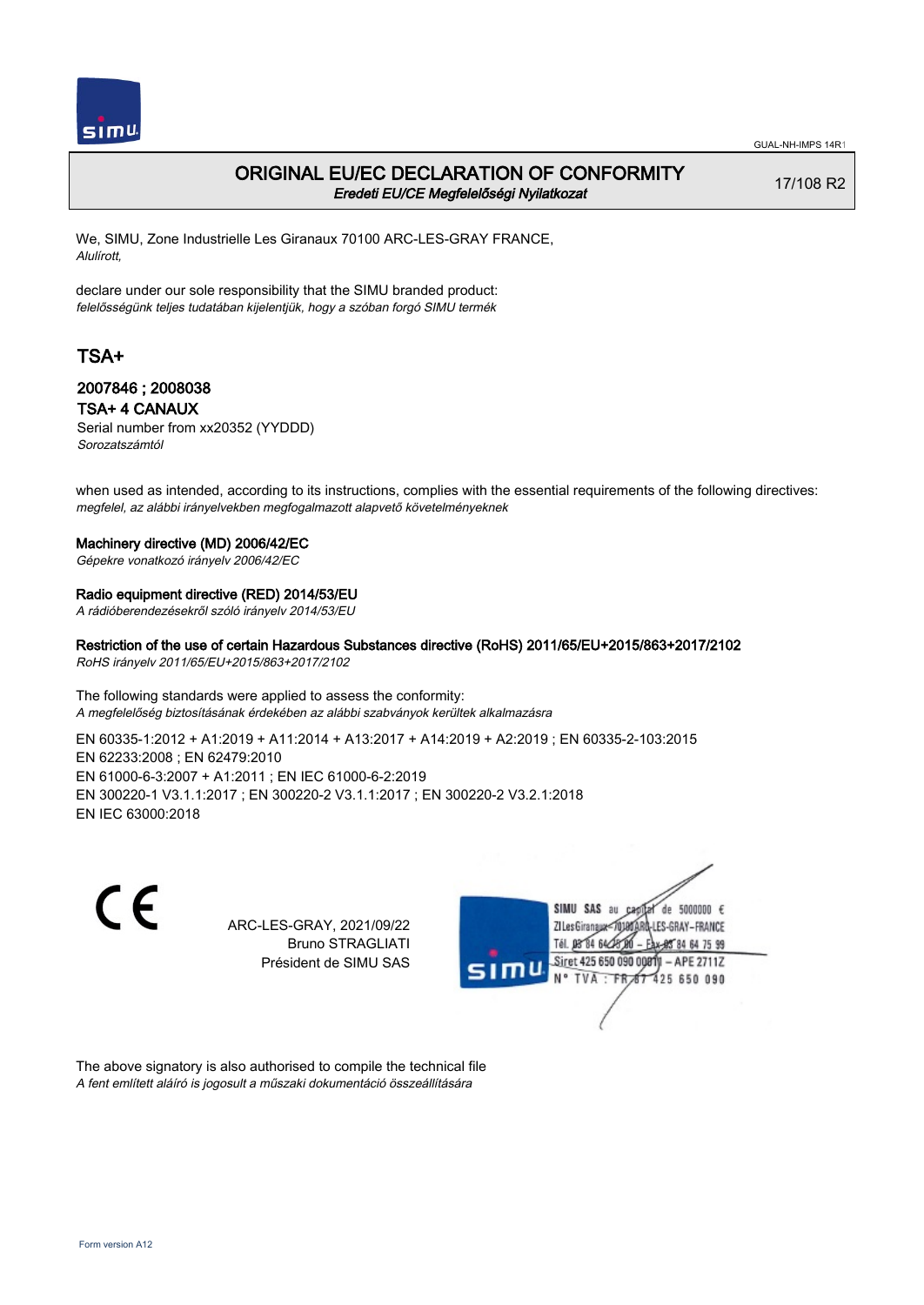

## ORIGINAL EU/EC DECLARATION OF CONFORMITY ORIGINALI ES/EB ATITIKTIES DEKLARACIJA

17/108 R2

We, SIMU, Zone Industrielle Les Giranaux 70100 ARC-LES-GRAY FRANCE, Mes,

declare under our sole responsibility that the SIMU branded product: atsakingai deklaruojame, kad SIMU kompanijos produktas

# TSA+

### 2007846 ; 2008038 TSA+ 4 CANAUX

Serial number from xx20352 (YYDDD) Serijos numeris nuo

when used as intended, according to its instructions, complies with the essential requirements of the following directives: naudojamas pagal paskirtį, pagal gamintojo instrukcijas, atitinka esminius šių Direktyvų reikalavimus

#### Machinery directive (MD) 2006/42/EC

Mašinų direktyva 2006/42/EC

#### Radio equipment directive (RED) 2014/53/EU

Radijo ryšio įrenginių direktyva 2014/53/EU

Restriction of the use of certain Hazardous Substances directive (RoHS) 2011/65/EU+2015/863+2017/2102 PMNA (RoHS) direktyva 2011/65/EU+2015/863+2017/2102

The following standards were applied to assess the conformity: Įverinti deklaruojamą atitiktį buvo taikomi toliau nurodyti standartai

EN 60335‑1:2012 + A1:2019 + A11:2014 + A13:2017 + A14:2019 + A2:2019 ; EN 60335‑2‑103:2015 EN 62233:2008 ; EN 62479:2010 EN 61000‑6‑3:2007 + A1:2011 ; EN IEC 61000‑6‑2:2019 EN 300220‑1 V3.1.1:2017 ; EN 300220‑2 V3.1.1:2017 ; EN 300220‑2 V3.2.1:2018 EN IEC 63000:2018

> ARC-LES-GRAY, 2021/09/22 Bruno STRAGLIATI Président de SIMU SAS



The above signatory is also authorised to compile the technical file Asmuo, pasirašęs šią deklaraciją, taip pat turi įgaliojimą sudaryti techninę bylą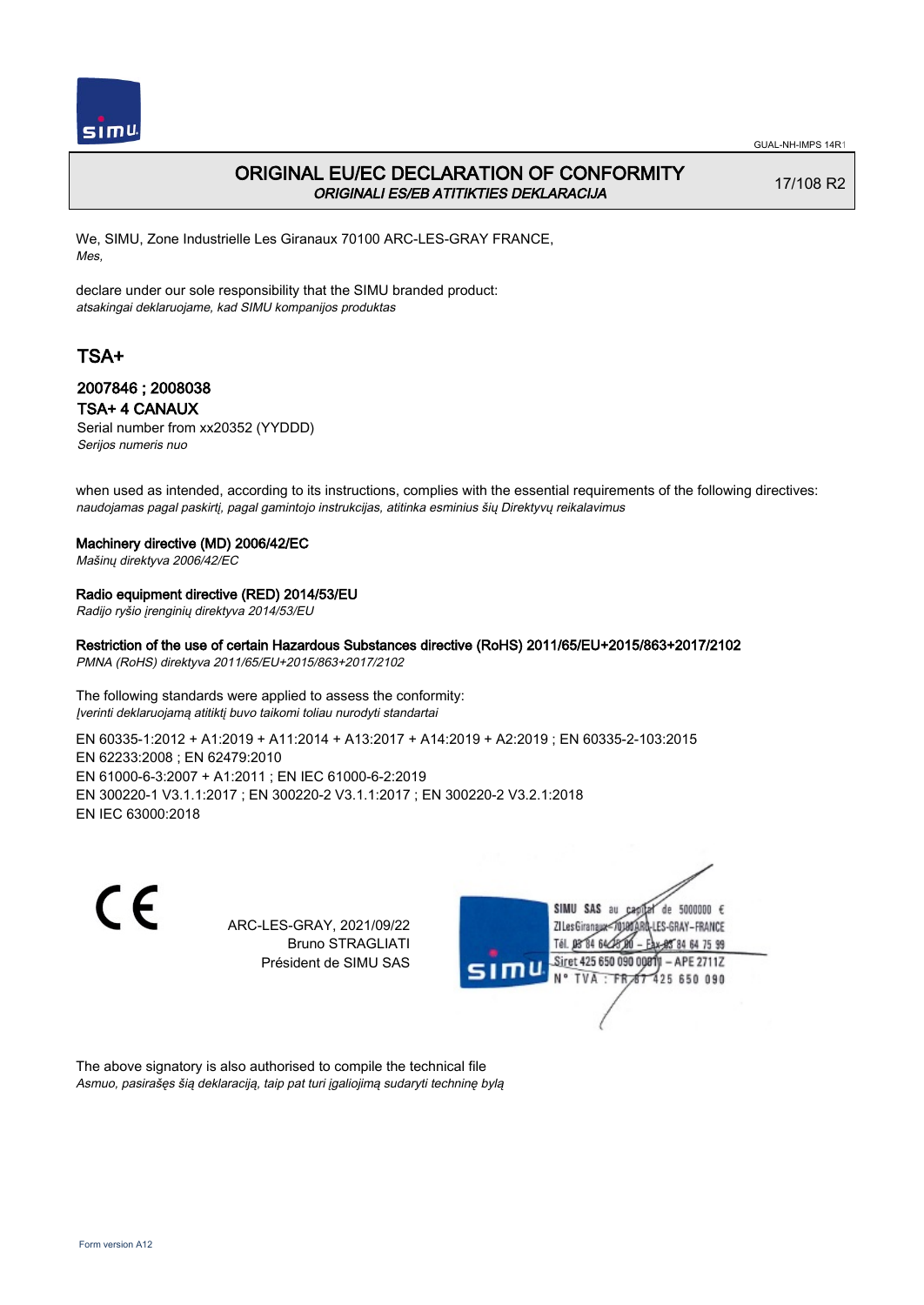

## ORIGINAL EU/EC DECLARATION OF CONFORMITY ES/EK ATBILSTĪBAS DEKLARĀCIJA

17/108 R2

We, SIMU, Zone Industrielle Les Giranaux 70100 ARC-LES-GRAY FRANCE, Mēs,

declare under our sole responsibility that the SIMU branded product: ar pilnu atbildību, apliecinām, ka SIMU zīmola produkti,

# TSA+

### 2007846 ; 2008038 TSA+ 4 CANAUX

Serial number from xx20352 (YYDDD) sērijas numurs no

when used as intended, according to its instructions, complies with the essential requirements of the following directives: ja tie tiek lietoti saskaņā ar norādījumiem, atbilst šo direktīvu pamatprasībām

#### Machinery directive (MD) 2006/42/EC

Mašīnu Direktīva 2006/42/EC

#### Radio equipment directive (RED) 2014/53/EU

Direktīva par radioiekārtu pieejamību tirgū 2014/53/EU

Restriction of the use of certain Hazardous Substances directive (RoHS) 2011/65/EU+2015/863+2017/2102 RoHs Direktīva par dažādu bīstamu vielu izmantošanas ierobežošanu elektriskās un elektroniskās iekārtās 2011/65/EU+2015/863+2017/2102

The following standards were applied to assess the conformity: Atbilstības deklarācijas novērtēšanai tiek pielietoti sekojoši standarti

EN 60335‑1:2012 + A1:2019 + A11:2014 + A13:2017 + A14:2019 + A2:2019 ; EN 60335‑2‑103:2015 EN 62233:2008 ; EN 62479:2010 EN 61000‑6‑3:2007 + A1:2011 ; EN IEC 61000‑6‑2:2019 EN 300220‑1 V3.1.1:2017 ; EN 300220‑2 V3.1.1:2017 ; EN 300220‑2 V3.2.1:2018 EN IEC 63000:2018

 $\epsilon$ 

ARC-LES-GRAY, 2021/09/22 Bruno STRAGLIATI Président de SIMU SAS



The above signatory is also authorised to compile the technical file Iepriekš minētā persona ir pilnvarota sastādīt tehnisko dokumentāciju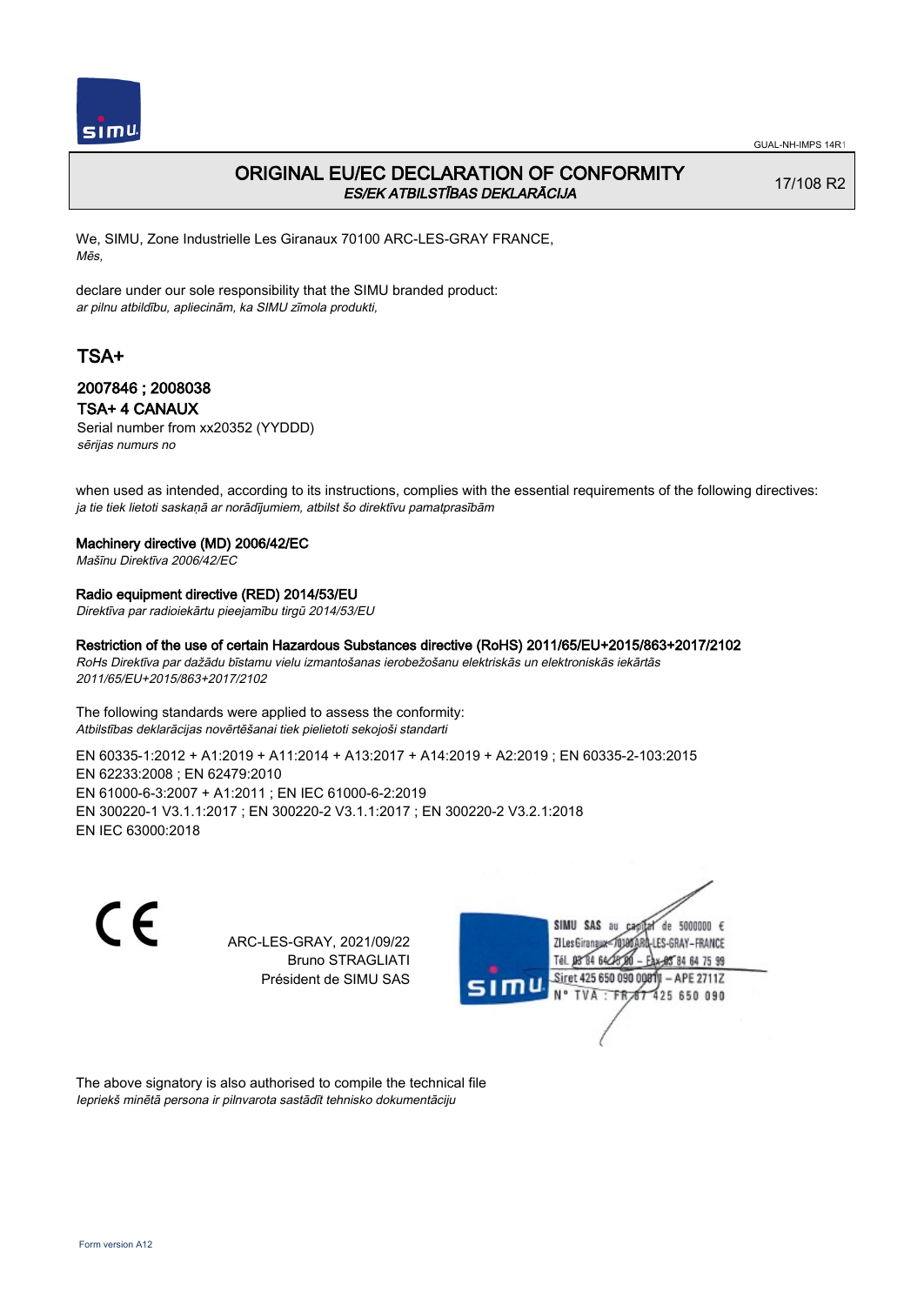

GUAL-NH-IMPS 14R1

# ORIGINAL EU/EC DECLARATION OF CONFORMITY OORSPRONKELIJKE EU/EG-CONFORMITEITSVERKLARING

17/108 R2

We, SIMU, Zone Industrielle Les Giranaux 70100 ARC-LES-GRAY FRANCE, Wij,

declare under our sole responsibility that the SIMU branded product: verklaren op eigen verantwoordelijkheid dat het produkt van het SIMU

# TSA+

### 2007846 ; 2008038 TSA+ 4 CANAUX

Serial number from xx20352 (YYDDD) Serienummer van

when used as intended, according to its instructions, complies with the essential requirements of the following directives: wanneer gebruikt voor de juiste toepassing voldoet aan de essentiële eisen van de volgende richtlijnen

#### Machinery directive (MD) 2006/42/EC

Machinerichtlijn 2006/42/EC

#### Radio equipment directive (RED) 2014/53/EU

Richtlijn radioapparatuur 2014/53/EU

# Restriction of the use of certain Hazardous Substances directive (RoHS) 2011/65/EU+2015/863+2017/2102

RoHS Richtlijn 2011/65/EU+2015/863+2017/2102

The following standards were applied to assess the conformity: De volgende referentiestandaarden worden toegepast om de overeenstemming te evalueren

EN 60335‑1:2012 + A1:2019 + A11:2014 + A13:2017 + A14:2019 + A2:2019 ; EN 60335‑2‑103:2015 EN 62233:2008 ; EN 62479:2010 EN 61000‑6‑3:2007 + A1:2011 ; EN IEC 61000‑6‑2:2019 EN 300220‑1 V3.1.1:2017 ; EN 300220‑2 V3.1.1:2017 ; EN 300220‑2 V3.2.1:2018 EN IEC 63000:2018

C E

ARC-LES-GRAY, 2021/09/22 Bruno STRAGLIATI Président de SIMU SAS



The above signatory is also authorised to compile the technical file De bovengenoemde persoon is ook bevoegd om het technisch dossier samen te stellen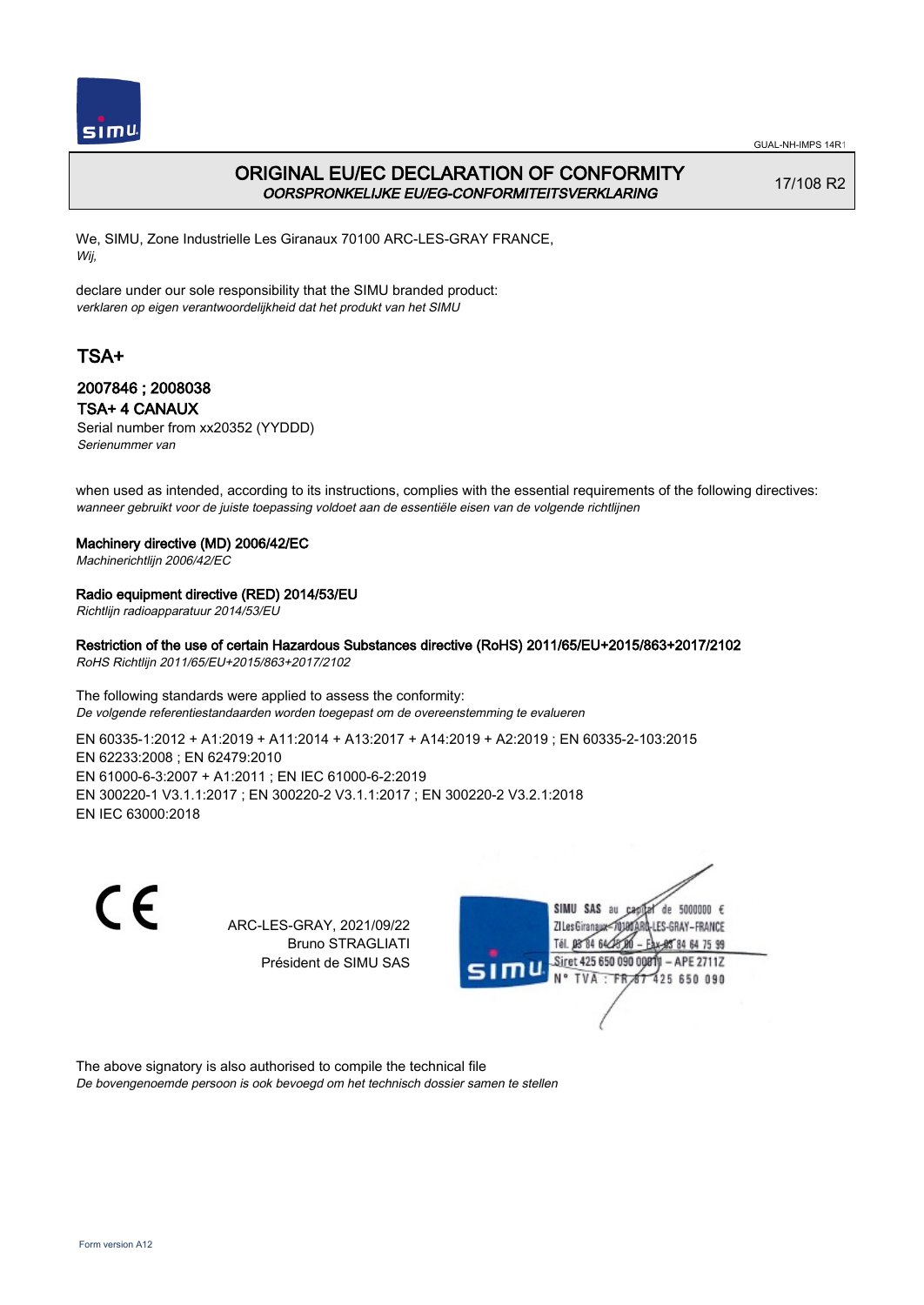

## ORIGINAL EU/EC DECLARATION OF CONFORMITY ORIGINAL EU / CE - ERKLÆRING

17/108 R2

We, SIMU, Zone Industrielle Les Giranaux 70100 ARC-LES-GRAY FRANCE, Vi,

declare under our sole responsibility that the SIMU branded product: erklærer under vårt eneansvar at SIMU merket produkt

# TSA+

### 2007846 ; 2008038 TSA+ 4 CANAUX

Serial number from xx20352 (YYDDD) Serienummer fra

when used as intended, according to its instructions, complies with the essential requirements of the following directives: når de brukes som forutsatt, i henhold til sin instruks, i samsvar med de grunnlegende kravene i følgende direktiver

#### Machinery directive (MD) 2006/42/EC

Maskindirektivet 2006/42/EC

#### Radio equipment directive (RED) 2014/53/EU

Radioutstyr direktivet 2014/53/EU

#### Restriction of the use of certain Hazardous Substances directive (RoHS) 2011/65/EU+2015/863+2017/2102 RoHS-direktivet 2011/65/EU+2015/863+2017/2102

The following standards were applied to assess the conformity: Følgende referansestandarder ble brukt for å vurdere samsvar

EN 60335‑1:2012 + A1:2019 + A11:2014 + A13:2017 + A14:2019 + A2:2019 ; EN 60335‑2‑103:2015 EN 62233:2008 ; EN 62479:2010 EN 61000‑6‑3:2007 + A1:2011 ; EN IEC 61000‑6‑2:2019 EN 300220‑1 V3.1.1:2017 ; EN 300220‑2 V3.1.1:2017 ; EN 300220‑2 V3.2.1:2018 EN IEC 63000:2018

> ARC-LES-GRAY, 2021/09/22 Bruno STRAGLIATI Président de SIMU SAS



The above signatory is also authorised to compile the technical file Ovennevnte underskrevet fullmakt til å utarbeide den tekniske dokumentasjonen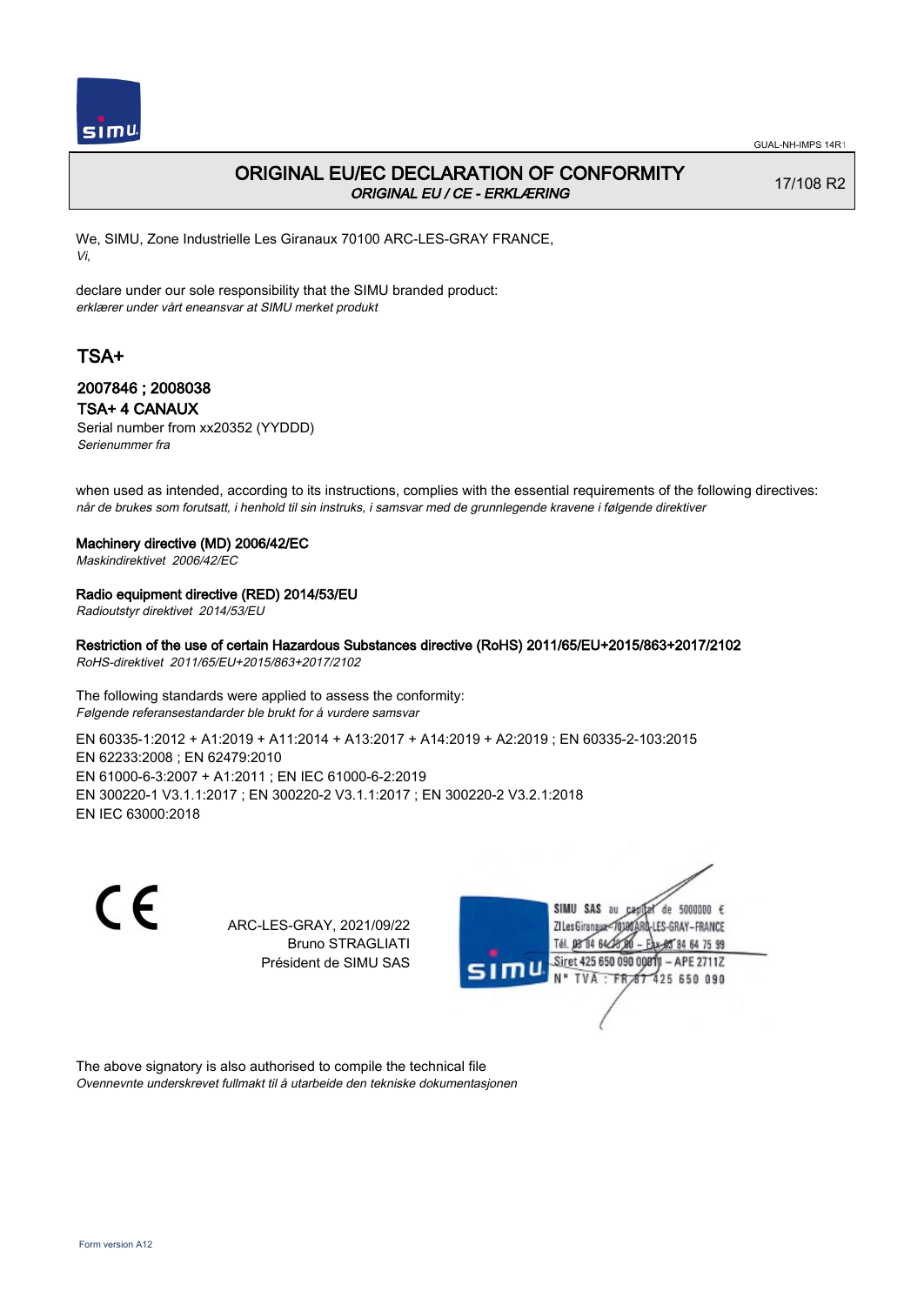

## ORIGINAL EU/EC DECLARATION OF CONFORMITY ORYGINALNA DEKLARACJA ZGODNOŚCI UE/WE

17/108 R2

We, SIMU, Zone Industrielle Les Giranaux 70100 ARC-LES-GRAY FRANCE, My,

declare under our sole responsibility that the SIMU branded product: deklarujemy z pełną odpowiedzialnością, że produkt oznaczony marką SIMU

# TSA+

### 2007846 ; 2008038 TSA+ 4 CANAUX

Serial number from xx20352 (YYDDD) z numerem seryjnym od

when used as intended, according to its instructions, complies with the essential requirements of the following directives: gdy jest używany zgodnie z przeznaczeniem i instrukcjami, spełnia podstawowe wymagania następujących Dyrektyw

#### Machinery directive (MD) 2006/42/EC

Dyrektywa maszynowa 2006/42/EC

#### Radio equipment directive (RED) 2014/53/EU

Dyrektywa o urządzeniach radiowych 2014/53/EU

Restriction of the use of certain Hazardous Substances directive (RoHS) 2011/65/EU+2015/863+2017/2102 Dyrektywa RoHS 2011/65/EU+2015/863+2017/2102

The following standards were applied to assess the conformity: Do oceny zgodności zostały zastosowane następujące normy

EN 60335‑1:2012 + A1:2019 + A11:2014 + A13:2017 + A14:2019 + A2:2019 ; EN 60335‑2‑103:2015 EN 62233:2008 ; EN 62479:2010 EN 61000‑6‑3:2007 + A1:2011 ; EN IEC 61000‑6‑2:2019 EN 300220‑1 V3.1.1:2017 ; EN 300220‑2 V3.1.1:2017 ; EN 300220‑2 V3.2.1:2018 EN IEC 63000:2018

C E

ARC-LES-GRAY, 2021/09/22 Bruno STRAGLIATI Président de SIMU SAS



The above signatory is also authorised to compile the technical file Osoba wskazana powyżej jest również upoważniony do przygotowania dokumentacji technicznej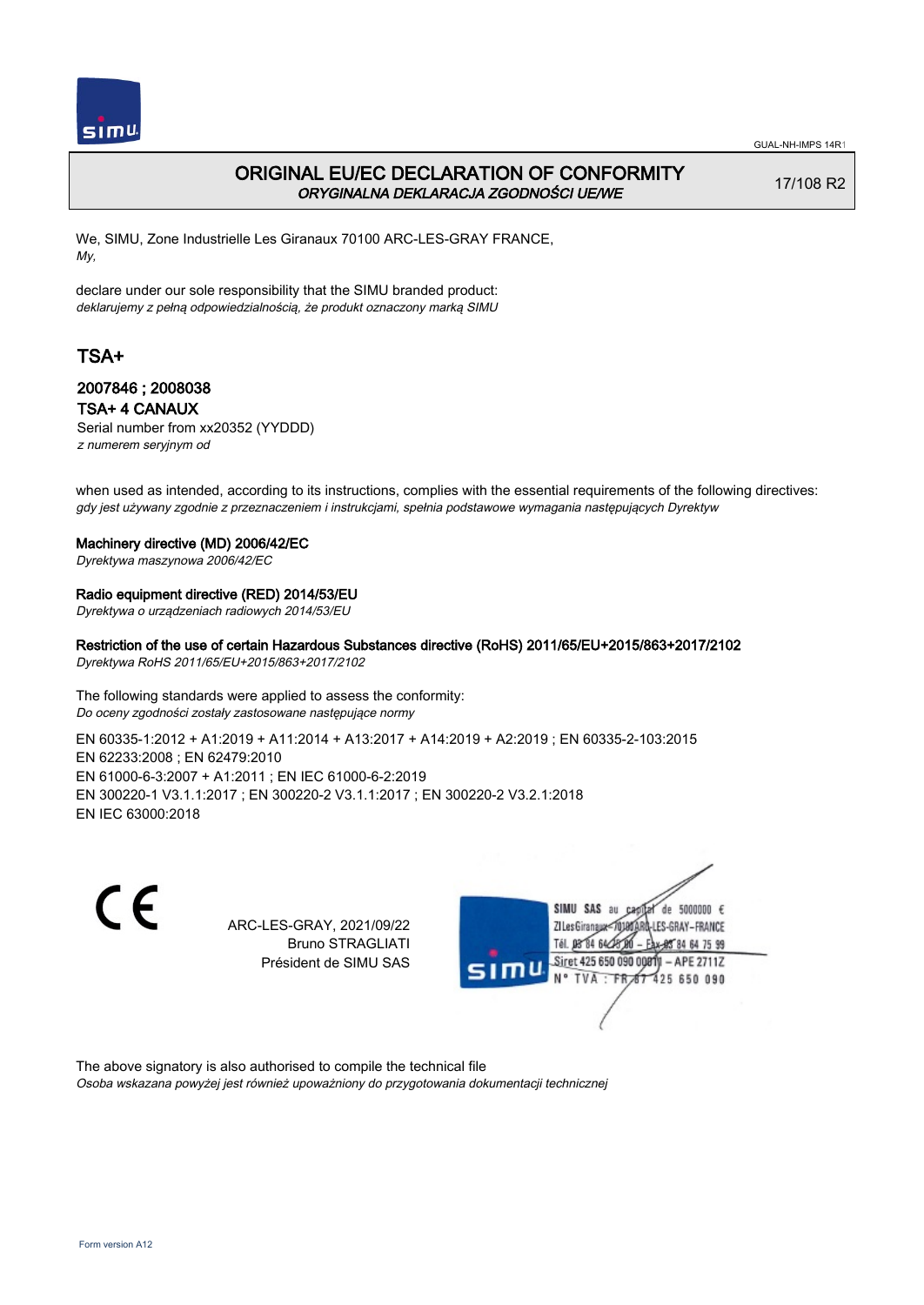

## ORIGINAL EU/EC DECLARATION OF CONFORMITY DECLARAÇÃO UE/CE DE CONFORMIDADE ORIGINAL

17/108 R2

We, SIMU, Zone Industrielle Les Giranaux 70100 ARC-LES-GRAY FRANCE, Nós,

declare under our sole responsibility that the SIMU branded product: declaramos sob nossa única responsabilidade que o dispositivo marca SIMU

# TSA+

### 2007846 ; 2008038 TSA+ 4 CANAUX

Serial number from xx20352 (YYDDD) Número de série desde

when used as intended, according to its instructions, complies with the essential requirements of the following directives: Quando utilizado de acordo com sua a aplicação, segundo as suas instruções, cumpre os requisitos essenciais das seguintes diretivas

#### Machinery directive (MD) 2006/42/EC

Diretiva Máquinas 2006/42/EC

#### Radio equipment directive (RED) 2014/53/EU

Diretiva equipamentos de rádio 2014/53/EU

Restriction of the use of certain Hazardous Substances directive (RoHS) 2011/65/EU+2015/863+2017/2102 Diretiva RoHS 2011/65/EU+2015/863+2017/2102

The following standards were applied to assess the conformity: As normas de referência apresentadas em seguida foram aplicadas para avaliar a conformidade

EN 60335‑1:2012 + A1:2019 + A11:2014 + A13:2017 + A14:2019 + A2:2019 ; EN 60335‑2‑103:2015 EN 62233:2008 ; EN 62479:2010 EN 61000‑6‑3:2007 + A1:2011 ; EN IEC 61000‑6‑2:2019 EN 300220‑1 V3.1.1:2017 ; EN 300220‑2 V3.1.1:2017 ; EN 300220‑2 V3.2.1:2018 EN IEC 63000:2018

CE

ARC-LES-GRAY, 2021/09/22 Bruno STRAGLIATI Président de SIMU SAS



The above signatory is also authorised to compile the technical file A pessoa nomeada acima também está autorizada a compilar o processo técnico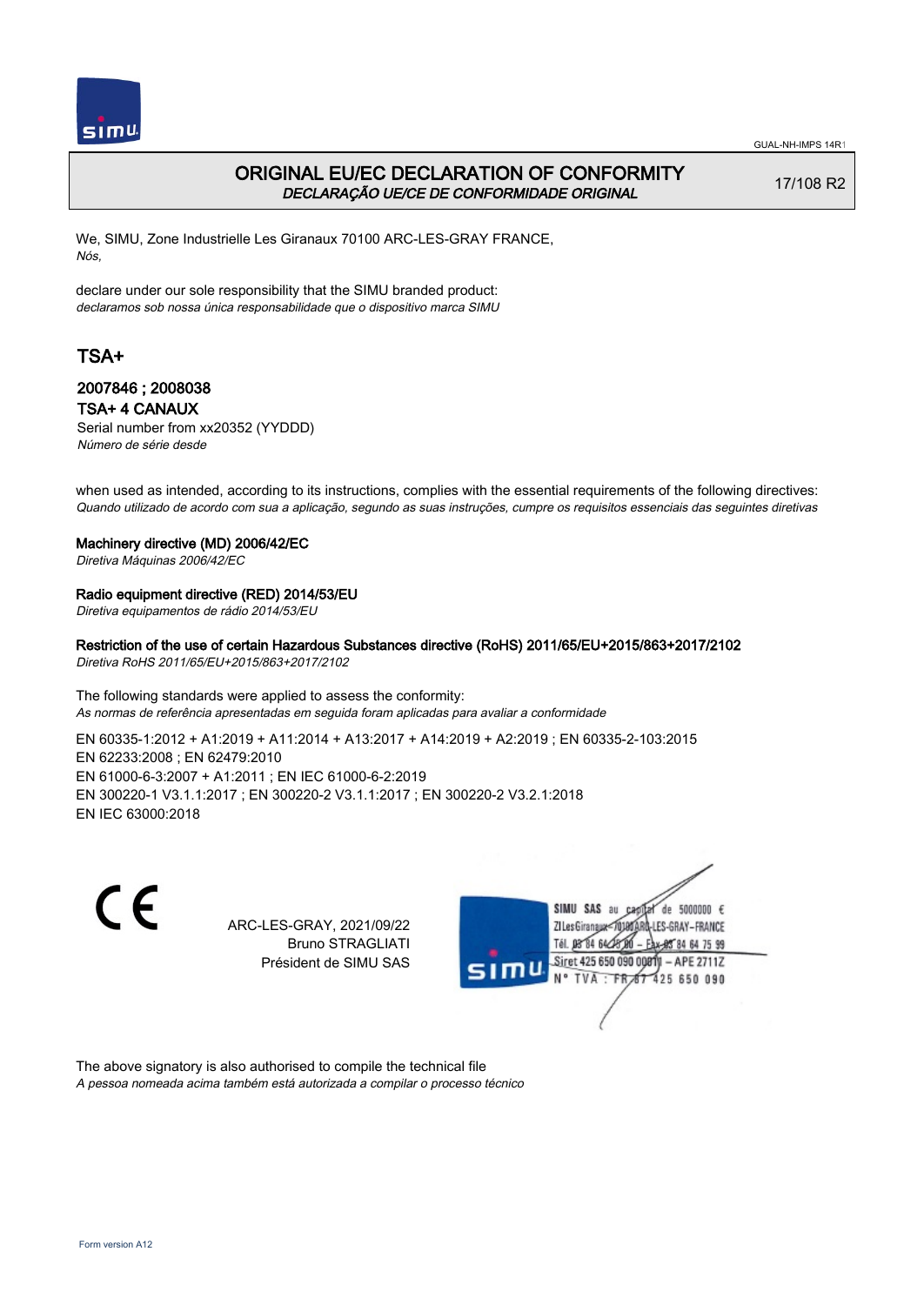

## ORIGINAL EU/EC DECLARATION OF CONFORMITY ORIGINAL EU/EC DECLARAIE DE CONFORMITATE

17/108 R2

We, SIMU, Zone Industrielle Les Giranaux 70100 ARC-LES-GRAY FRANCE, Noi,

declare under our sole responsibility that the SIMU branded product: declarăm pe propria răspundere că produsele marca SIMU

# TSA+

### 2007846 ; 2008038 TSA+ 4 CANAUX

Serial number from xx20352 (YYDDD) Numărul de serie din

when used as intended, according to its instructions, complies with the essential requirements of the following directives: utilizate conform destinaiei lor, aa cum este descris în manualul de utilizare, sunt în conformitate cu cerinele eseniale ale următoarelor directive

#### Machinery directive (MD) 2006/42/EC

Directiva privind echipamentele tehnice 2006/42/EC

### Radio equipment directive (RED) 2014/53/EU

Directiva privind echipamentele radio 2014/53/EU

## Restriction of the use of certain Hazardous Substances directive (RoHS) 2011/65/EU+2015/863+2017/2102

Directiva RoHS 2011/65/EU+2015/863+2017/2102

The following standards were applied to assess the conformity: Următoarele standarde de referină au fost aplicate pentru respectarea conformităii

EN 60335‑1:2012 + A1:2019 + A11:2014 + A13:2017 + A14:2019 + A2:2019 ; EN 60335‑2‑103:2015 EN 62233:2008 ; EN 62479:2010 EN 61000‑6‑3:2007 + A1:2011 ; EN IEC 61000‑6‑2:2019 EN 300220‑1 V3.1.1:2017 ; EN 300220‑2 V3.1.1:2017 ; EN 300220‑2 V3.2.1:2018 EN IEC 63000:2018

 $\epsilon$ 

ARC-LES-GRAY, 2021/09/22 Bruno STRAGLIATI Président de SIMU SAS



The above signatory is also authorised to compile the technical file Semnatarul de mai sus este, de asemenea, autorizat să întocmească dosarul tehnic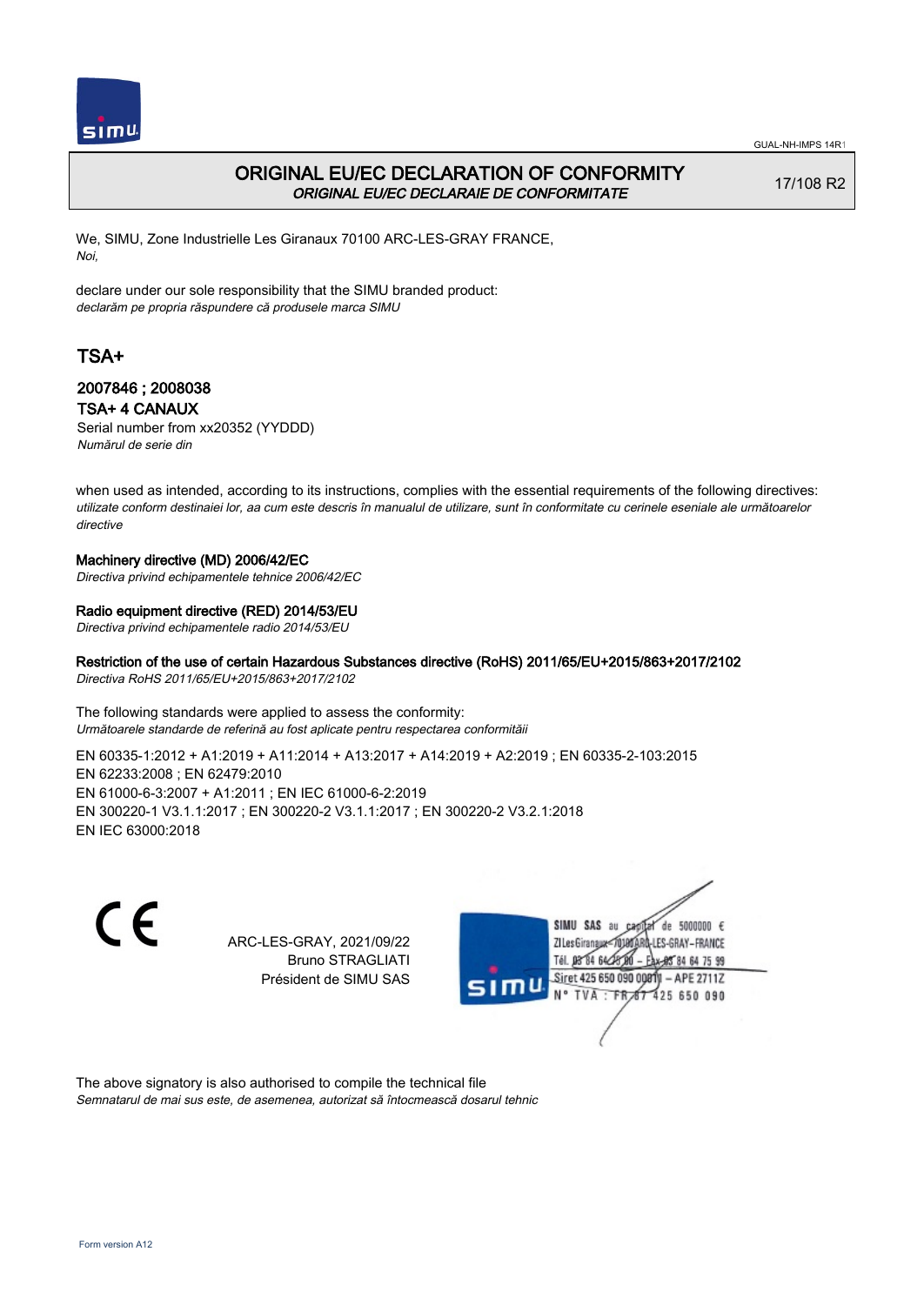

GUAL-NH-IMPS 14R1

# ORIGINAL EU/EC DECLARATION OF CONFORMITY ORIGINAL EU/EG-FÖRSÄKRAN OM ÖVERENSSTÄMMELSE

17/108 R2

We, SIMU, Zone Industrielle Les Giranaux 70100 ARC-LES-GRAY FRANCE, Vi,

declare under our sole responsibility that the SIMU branded product: försäkrar på eget ansvar att produkten av varumärket SIMU

# TSA+

## 2007846 ; 2008038 TSA+ 4 CANAUX

Serial number from xx20352 (YYDDD) Serienumret från

when used as intended, according to its instructions, complies with the essential requirements of the following directives: uppfyller de grundläggande kraven i följande direktiv när den används på det sätt som avses, i enlighet med bruksanvisningen

#### Machinery directive (MD) 2006/42/EC

Maskindirektivet 2006/42/EC

#### Radio equipment directive (RED) 2014/53/EU

Direktivet om radioutrustning 2014/53/EU

Restriction of the use of certain Hazardous Substances directive (RoHS) 2011/65/EU+2015/863+2017/2102 RoHS-direktivet 2011/65/EU+2015/863+2017/2102

The following standards were applied to assess the conformity: Följande referensnormer har tillämpats för att göra en bedömning av överensstämmelsen

EN 60335‑1:2012 + A1:2019 + A11:2014 + A13:2017 + A14:2019 + A2:2019 ; EN 60335‑2‑103:2015 EN 62233:2008 ; EN 62479:2010 EN 61000‑6‑3:2007 + A1:2011 ; EN IEC 61000‑6‑2:2019 EN 300220‑1 V3.1.1:2017 ; EN 300220‑2 V3.1.1:2017 ; EN 300220‑2 V3.2.1:2018 EN IEC 63000:2018

> ARC-LES-GRAY, 2021/09/22 Bruno STRAGLIATI Président de SIMU SAS



The above signatory is also authorised to compile the technical file Den person som anges ovan är också behörig att ställa samman den tekniska dokumentationen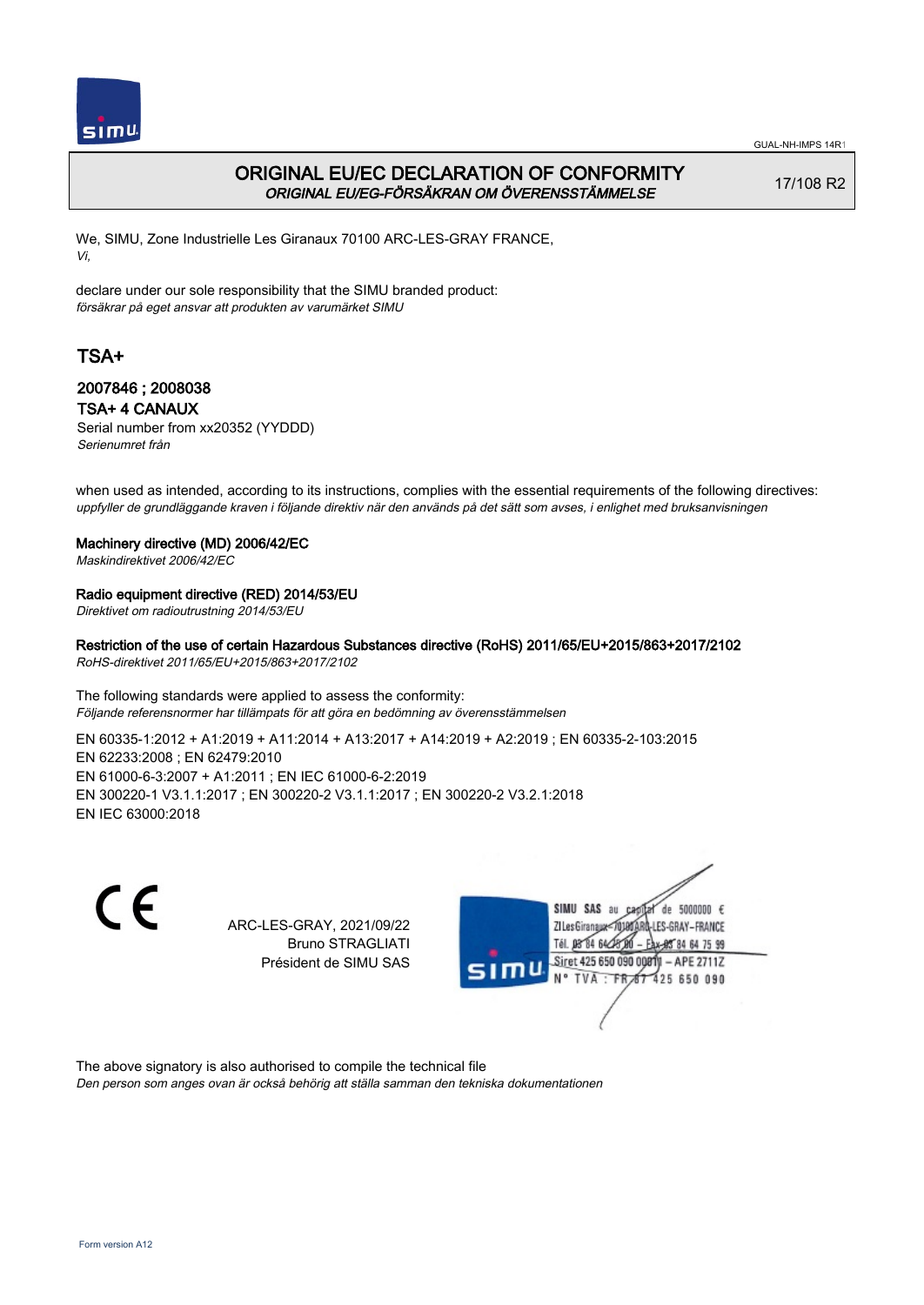

GUAL-NH-IMPS 14R1

# ORIGINAL EU/EC DECLARATION OF CONFORMITY ORIGINÁLNE VYHLÁSENIE EU/ES O ZHODE

17/108 R2

We, SIMU, Zone Industrielle Les Giranaux 70100 ARC-LES-GRAY FRANCE, My,

declare under our sole responsibility that the SIMU branded product: vyhlasujeme na svoju výlučnú zodpovednosť, že výrobok značky SIMU

# TSA+

## 2007846 ; 2008038 TSA+ 4 CANAUX

Serial number from xx20352 (YYDDD) Seriové číslo od

when used as intended, according to its instructions, complies with the essential requirements of the following directives: ak je používaný v súlade s účelom použitia a s návodom, spĺňa základné požiadavky týchto smerníc

#### Machinery directive (MD) 2006/42/EC

Smernica o strojových zariadeniach 2006/42/EC

#### Radio equipment directive (RED) 2014/53/EU

Smernica o sprístupňovaniu rádiových zariadení na trhu 2014/53/EU

Restriction of the use of certain Hazardous Substances directive (RoHS) 2011/65/EU+2015/863+2017/2102 Smernica o obmedzení používania určitých nebezpečných látok v elektrických a elektronických zariadeniach 2011/65/EU+2015/863+2017/2102

The following standards were applied to assess the conformity:

Pre posúdenie zhody boli použité následujúce normy

EN 60335‑1:2012 + A1:2019 + A11:2014 + A13:2017 + A14:2019 + A2:2019 ; EN 60335‑2‑103:2015 EN 62233:2008 ; EN 62479:2010 EN 61000‑6‑3:2007 + A1:2011 ; EN IEC 61000‑6‑2:2019 EN 300220‑1 V3.1.1:2017 ; EN 300220‑2 V3.1.1:2017 ; EN 300220‑2 V3.2.1:2018 EN IEC 63000:2018

 $\epsilon$ 

ARC-LES-GRAY, 2021/09/22 Bruno STRAGLIATI Président de SIMU SAS



The above signatory is also authorised to compile the technical file uvedená osoba je tiež osoba zodpovedná za vypracovanie technickej dokumentácie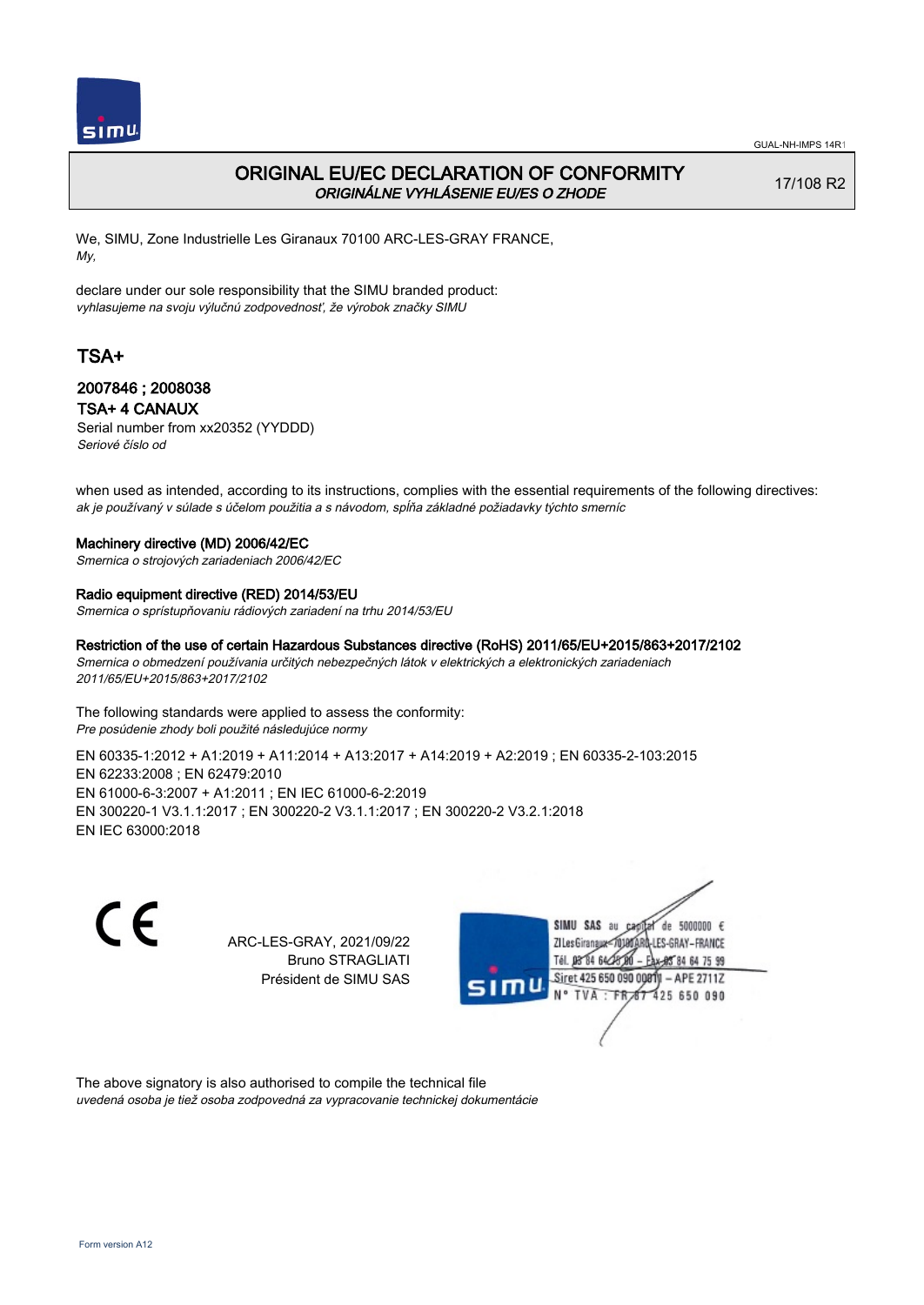

## ORIGINAL EU/EC DECLARATION OF CONFORMITY IZJAVA O SKLADNOSTI / IZJAVA O LASTNOSTIH

17/108 R2

We, SIMU, Zone Industrielle Les Giranaux 70100 ARC-LES-GRAY FRANCE, Mi,

declare under our sole responsibility that the SIMU branded product: S polno odgovornostjo izjavljamo, da izdelki blagovne znamke SIMU

# TSA+

### 2007846 ; 2008038 TSA+ 4 CANAUX

Serial number from xx20352 (YYDDD) 'Serijska številka

when used as intended, according to its instructions, complies with the essential requirements of the following directives: ko se uporabljajo v skladu z namembnostjo in navodili, ustrezajo bistvenim zahtevam naslednjih direktiv

#### Machinery directive (MD) 2006/42/EC

Direktiva o strojih 2006/42/EC

#### Radio equipment directive (RED) 2014/53/EU

Ditrektiva o Radijski opremi 2014/53/EU

#### Restriction of the use of certain Hazardous Substances directive (RoHS) 2011/65/EU+2015/863+2017/2102 Direktiva RoHS 2011/65/EU+2015/863+2017/2102

The following standards were applied to assess the conformity: Za preverjanje skladnosti so bili uporabljeni naslednji standardi

EN 60335‑1:2012 + A1:2019 + A11:2014 + A13:2017 + A14:2019 + A2:2019 ; EN 60335‑2‑103:2015 EN 62233:2008 ; EN 62479:2010 EN 61000‑6‑3:2007 + A1:2011 ; EN IEC 61000‑6‑2:2019 EN 300220‑1 V3.1.1:2017 ; EN 300220‑2 V3.1.1:2017 ; EN 300220‑2 V3.2.1:2018 EN IEC 63000:2018

C E SIMU SAS au ARC-LES-GRAY, 2021/09/22 ZI Les Giranaux<sup>\*</sup> Bruno STRAGLIATI Tél. 08 84 64 24 Président de SIMU SAS **TVA** 

de 5000000 € ES-GRAY-FRANCE 64 75 99 Siret 425 650 090 00811  $-$  APE 2711Z 425 650 090

The above signatory is also authorised to compile the technical file Podpisnik, naveden zgoraj, je pooblaščen tudi za pripravo tehnične dokumentacije